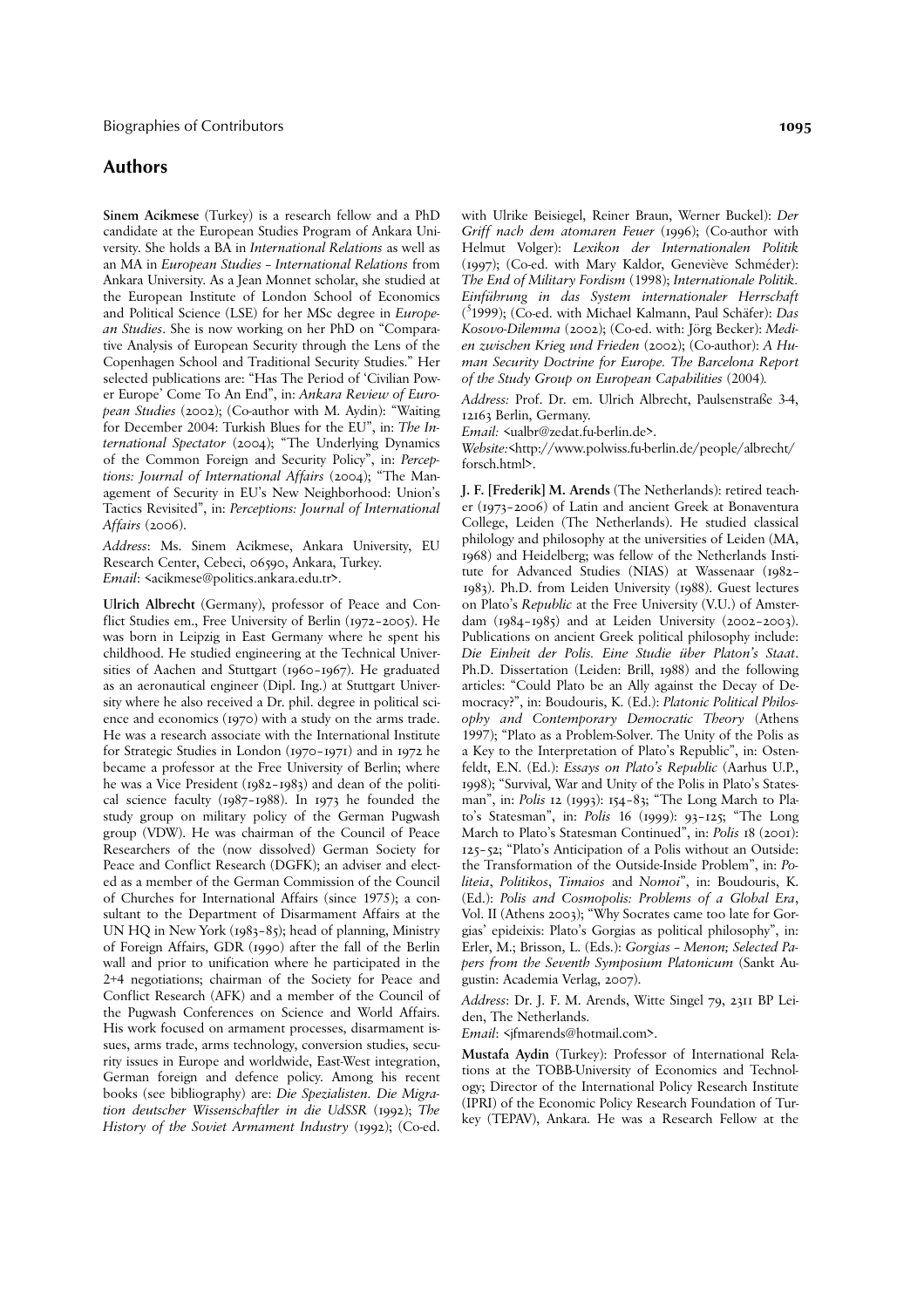Center for Political Studies, University of Michigan (1998); UNESCO Fellow at the Richardson Institute for Peace Studies, Lancaster University, UK (1999); Fulbright Scholar at the John F. Kennedy School of Government, Harvard University (2002); Alexander S. Onassis Fellow at the University of Athens (2003); and Research Fellow at the EU Institute for Security Studies, Paris (2003). Among others, he is the author of: *Turkish Foreign Policy During the Gulf War* (1998); *New Geopolitics of Central Asia and the Caucasus: Causes of Instability and Predicament* (2000); *Ten Years After: Turkey's Gulf Policy Revisited* (2002); *Turkish Foreign Policy. Framework and Analysis* (2004); (Ed.): *Turkey at the Threshold of the*  $2I<sup>st</sup>$  *Century (1998); (Co-ed.* with K. Ifantis): Greek-Turkish Relations in the  $2I<sup>st</sup>$  Cen*tury: Escaping from the Security Dilemma in the Aegean* (2002); (Co-ed. with C. Erhan); *Turkish-American Relations; 200 Years of Divergence and Convergence* (2002); (Co-ed. with T.Y. Ismael): *Turkey's Foreign Policy in the* <sup>21</sup>*st Century: A Changing Role in World Politics* (2002); *Central Asia in Global Politics* (in Turkish, 2004): (Co-ed. with K. Ifantis) *International Security Today; Understanding Change and Debating Strategy* (2006).

*Address:* Prof. Dr. Mustafa Aydin, TOBB-University of Economics and Technology, Sogutozu Caddesi, No 43, Sogutozu, 06560, Ankara, Turkey. *E-Mail:* <maydin@etu.edu.tr>.

**Jon Barnett** (Australia) is an Australian Research Council Fellow in the School of Social and Environmental Enquiry at the University of Melbourne. Prior to this he was a Senior Lecturer in Development Studies at Melbourne University, and a New Zealand Science and Technology Postdoctoral Fellow at the University of Canterbury. He has a PhD in Resource Management and Environmental Science from the Australian National University. He is a human geographer whose research concerns the impacts of environmental change on social systems. This includes research on climate change, environmental security, and water. His research draws on and contributes to a range of disciplines and fields of study including geography, development studies, environmental studies, and political science. In recent years he has conducted fieldwork in the South Pacific, China, and East Timor. He is the author of *The Meaning of Environmental Security* (Zed Books).

*Address*: Dr. Jon Barnett, Social and Environmental Enquiry, The University of Melbourne 3010, Victoria, Australia.

*Email*: <jbarn@unimelb.edu.au>.

Website: <http://www.geography.unimelb.edu.au/>http:// www.geography.unimelb.edu.au/>.

**John Baylis** (United Kingdom) PhD, D.Litt., Professor of Politics and International Relations and Pro-Vice-Chancellor at Swansea University, Wales, UK. He was formerly a Professor in the International Politics Department at Aberystwyth where he was also Dean of Social Sciences. Until recently he was Head of the Politics and International Politics Department at Swansea. He has spent two periods as Visiting Professor at the University of Virginia in 1981 and Brigham Young University in Utah in 1987. During the early 1990's he also spent a period as Academic Adviser to the National Defence College in London. He specializes in the fields of strategic and security studies, international relations and nuclear history. He is the author of more than 20 books, including: (Co-ed. with N. Rengger): *Dilemmas of World Politics* (Oxford: Oxford University Press, 1992); *Ambiguity and Deterrence* (Oxford University Press, 1995) and (Co-ed. with Steve Smith): *The Globalization of World Politics* (Oxford: Oxford University Press, 3 2005).

*Address*: Prof. Dr. John Baylis, Vice-Chancellor's Office, Singleton Park, Swansea. Wales. UK. SA3 8PP. *Email*: <*iohn.bavlis@swansea.ac.uk>. Website*: <www.swansea.ac.uk>.

**Navnita Chadha Behera** (New Delhi), Professor at the Nelson Mandela Centre for Peace and Conflict Resolution, Jamia Millia Islamia. See: *Biographies of Editors*.

**Alberto Bin** (Italy), Dr. is the Head of the Regional Affairs Section in the Political Affairs & Security Policy Division at NATO Headquarters in Brussels. In this capacity, he is responsible for NATO's Mediterranean Dialogue and the Istanbul Cooperation Initiative for the Broader Middle East, as well as for all the countries outside the Euro-Atlantic area including Argentina, Australia, China, Iraq, Japan, New Zealand, Pakistan and South Korea. Prior to joining NATO, he was Deputy Director of the Mediterranean Academy of Diplomatic Studies at the University of Malta, where he held the Chair of international history. He was also Visiting Professor at the Department of Political Studies at the University of Catania, Italy. Prior to that, he spent several years working in the private sector including in the Mediterranean and the Middle East. Dr. Bin's undergraduate education was in history at the "*La Sapienza*" University in Rome, Italy. He received a Masters degree and a Ph.D. in international relations from the Graduate Institute of International Studies at the University of Geneva, Switzerland. He has published books and articles on international history, and Mediterranean and Middle East security.

*Address:* Dr. Alberto Bin, Head, Regional Affairs & Mediterranean Dialogue/Istanbul Cooperation Initiative for the Broader Middle East, NATO Political Affairs & Security Policy Division, NATO Headquarters, B-1110 Brussels, Belgium.

*E-mail*: <bin.alberto@hq.nato.int>.

*Website*: <http://www.nato.int/med-dial/home.htm>.

**Sven Biscop** (Belgium) obtained his PhD in political sciences from Ghent University in 2002. He is a senior research fellow at Egmont – The Royal Institute for International Relations in Brussels, where he focuses on the foreign, security and defence policies of the EU, and is editor in chief of the Institute's journal '*Studia Diplomatica*'. He is visiting professor of European security at the College of Europe in Bruges and has lectured at Ghent University, the Université Libre de Bruxelles, the Université de Liège, Renmin University (Beijing) and Carleton University (Ottawa). With the Royal Defence College (Brussels) he co-organizes the 'Higher Studies in Security and Defence'. He is a member of the Executive Academic Board of the EU's European Se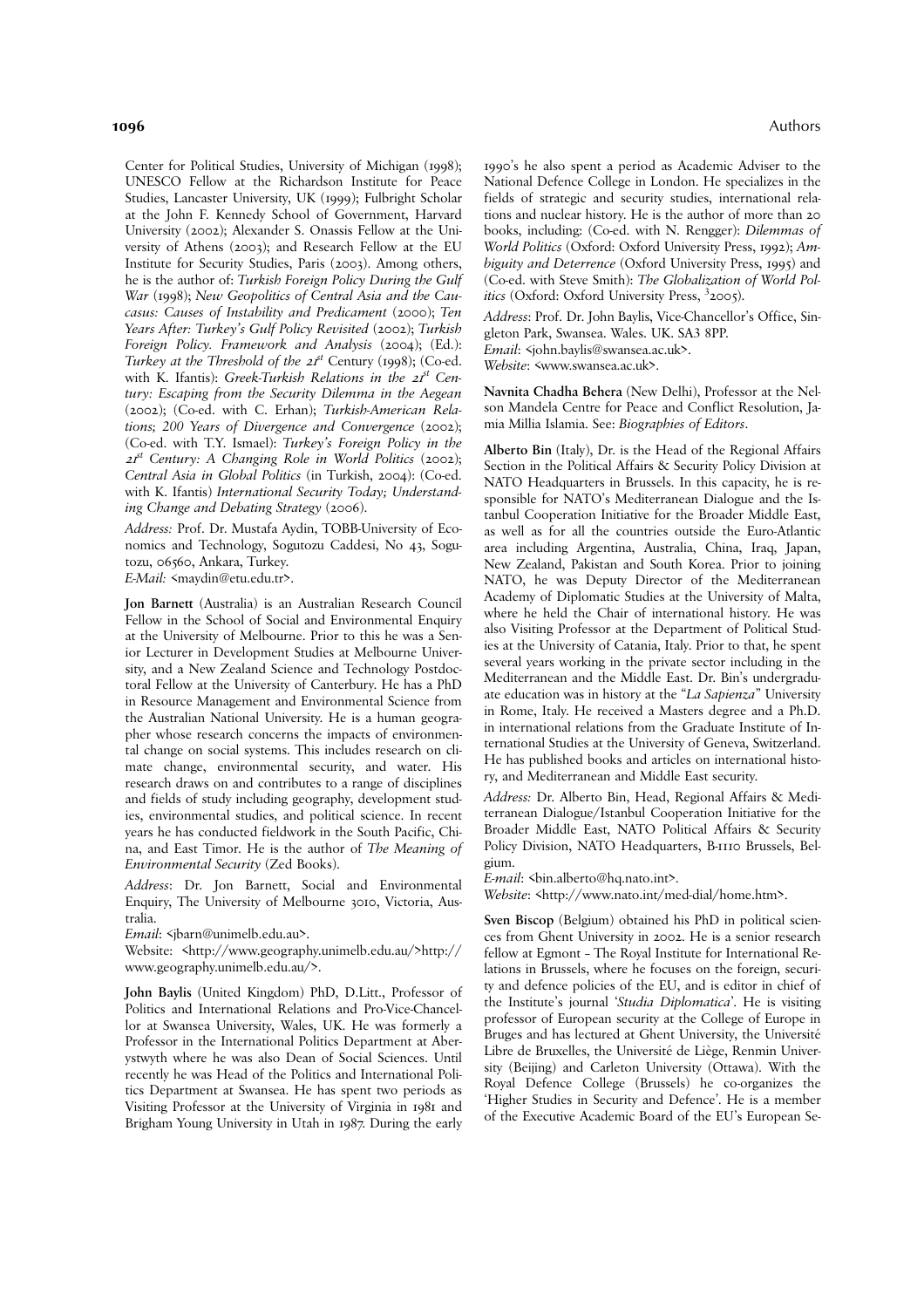curity and Defence College. His main publications include *Euro-Mediterranean Security: A Search for Partnership* (Aldershot: Ashgate Publishing, 2003), *The European Security Strategy – A Global Agenda for Positive Power* (Aldershot: Ashgate Publishing, 2005) and (co-editor with Jan Joel Andersson): *The EU and the European Security Strategy – Forging a Global Europe* (London: Routledge, 2007).

*Address*: Prof. Dr. Sven Biscop, Egmont – The Royal Institute for International Relations, Rue de Namur 69, 1000 Brussels, Belgium.

*E-mail***:** <s.biscop@egmontinstitute.be>.

*Website*: <www.egmontinstitute.be>.

**Michael Bothe** (Germany), Professor emeritus, Dr.iur. He studied law at the Universities of Heidelberg and Hamburg and International Relations at the Graduate Institute of International Studies, Geneva. From 1964 to 1979, he was research assistant/fellow at the Max Planck Institute for Comparative Public Law and International law, Heidelberg, 1968/69 also visiting scholar at the University of Michigan, Ann Arbor, Mich. He obtained two German law degrees (1961, 1966), a diploma of the Graduate Institute of International Studies in Geneva (1966), a Dr. iur. (1967) and a "Habilitation" from Heidelberg (1974). He served as Professor of Public Law, in particular international law at the Universities of Heidelberg, Hannover and Frankfurt (1977–2003). He was visiting professor/lecturer at different universities in Europe, the United States and Australia. He directed and coordinated a number of major international research projects, among them the Tacis Project "Creation of an Institute of European Law at the Moscow State Institute of International Relations" (1996–2000). He was Vice-President and President, European Environmental Law Association 1993–1998; President, German Society for International Law 2001–2005. He is Chair, Commission for International Humanitarian Law, German Red Cross, and President of the International Humanitarian Fact-Finding Commission. He also served as counsel in various cases before the International Court of Justice and the German Federal Constitutional Court. He is the author of numerous publications on international law and the use of force, international humanitarian law, international, European and comparative environmental law as well as comparative constitutional law, including: (Co-author with Partsch/Solf): *New Rules for* Victims of Armed Conflicts, Commentary on the 1977 Pro*tocols Additional to the Geneva Conventions of* <sup>1949</sup> (Den Haag/Boston/London 1982); (Co-ed. with Ronzitti/Rosas): *The OSCE in the Maintenance of Peace and Security. Conflict Prevention, Crisis Management and Peaceful settlements of Disputes* (Den Haag et al. 1997); (Co-ed. with Ronzitti/Rosas): *The New Chemical Weapons Convention - Implementation and Prospects* (Den Haag et al. 1998); (Ed.): *Towards a Better Implementation of International Humanitarian Law* (Berlin 2001).

*Address:* Prof. Dr. em. Michael Bothe, Theodor Heuss Str. 6, 64625 Bensheim, Germany.

*Email:* <Bothe-Bensheim@t-online.de>.

**Hans Günter Brauch** (Germany): Dr. phil. habil, Privatdozent at the Faculty of Political Science and Social Sciences,

Free University of Berlin, since 1987 chairman of Peace Research and European Security Studies (AFES-PRESS). See: *Biographies of Editors*.

**Casey Brown** (United States of America), Ph.D., is Associate Research Scientist and Water Team Leader at the International Research Institute for Climate and Society of the Earth Institute at Columbia University. His research focuses on increasing the resilience of water systems to climate variability and change through the use of advanced climate science and hydrologic forecasting, in combination with decision theory and systems analysis. Another area of interest is the role of climate variability, investment and hydrologic risk in poverty reduction and economic development. He is PI and co-PI for several projects in the U.S. and abroad funded by NOAA, the World Bank and other agencies. He is Adjunct Assistant Professor in Columbia's M.A. in Climate and Society program. Recent publications include "Water and Economic Development: the role of variability and a framework for resilience", in: *Natural Resources Forum* (2006) and "Managing Hydroclimatologic Risk to Water Supply with Option Contracts and Reservoir Index Insurance" in: *Water Resources Research* (2007). He obtained his PhD in environmental engineering science as a National Science Foundation Fellow at Harvard University and is a licensed professional engineer in the state of Colorado, USA.

*Address*: Dr. Casey Brown, Monell Building, 61 Rt. 9W, Palisades, New York, USA 10964.

*Email*: <CaseyB@iri.columbia.edu>.

Website: <http://www.iri.columbia.edu/~caseyb>.

**Michael von Brück** (Germany), professor of Religious Studies at the University of Munich. He studied protestant theology, Sanskrit and Indian philosophy (1968–1973), was research student at the University of Rostock (1973–1975) where he obtained a Dr. theol. (1975) and a 'habilitation' (1982). He studied philosophy of the Mahayana-Buddhism at the Gaden Mahayana Monastic University (Karnataka) and in Dharamsala, India and Tibetan Buddhism in Ladakh, Zanskar und Sikkim (1983–1985). He was a visiting professor at the universities of Groningen (1978); Harvard Centre for the Study of World Religions, University of California (Santa Barbara) and Claremont College (1980); Hawaii Loa College, University of Hawaii, University of Lancaster (Religious Studies), Selly Oak Colleges, Birmingham and Teilhard-Centre (1983–1984); Gurukul Lutheran Theological College, Madras (India); He was a Research Fellow at the University of Madras (1981–1985); Hamburg University (1985), postdoctoral fellow at the ecumenical institute of Tübingen University (Prof. Dr. Hans Küng) with a research project on Buddhism and Christianity in dialogue; Visiting Associate Professor in Comparative Religion, Dept. of Religious Studies, Rice University, Houston, Tx. (spring 1988); from 1988–1991 he was professor of comparative religion at the University Regensburg and since June 1991 he has been professor for mission and religion at the protestant theological faculty, University of Munich. He published widely in German and English on Buddhism, Hinduism and intercultural dialogue. Among his major books in English are: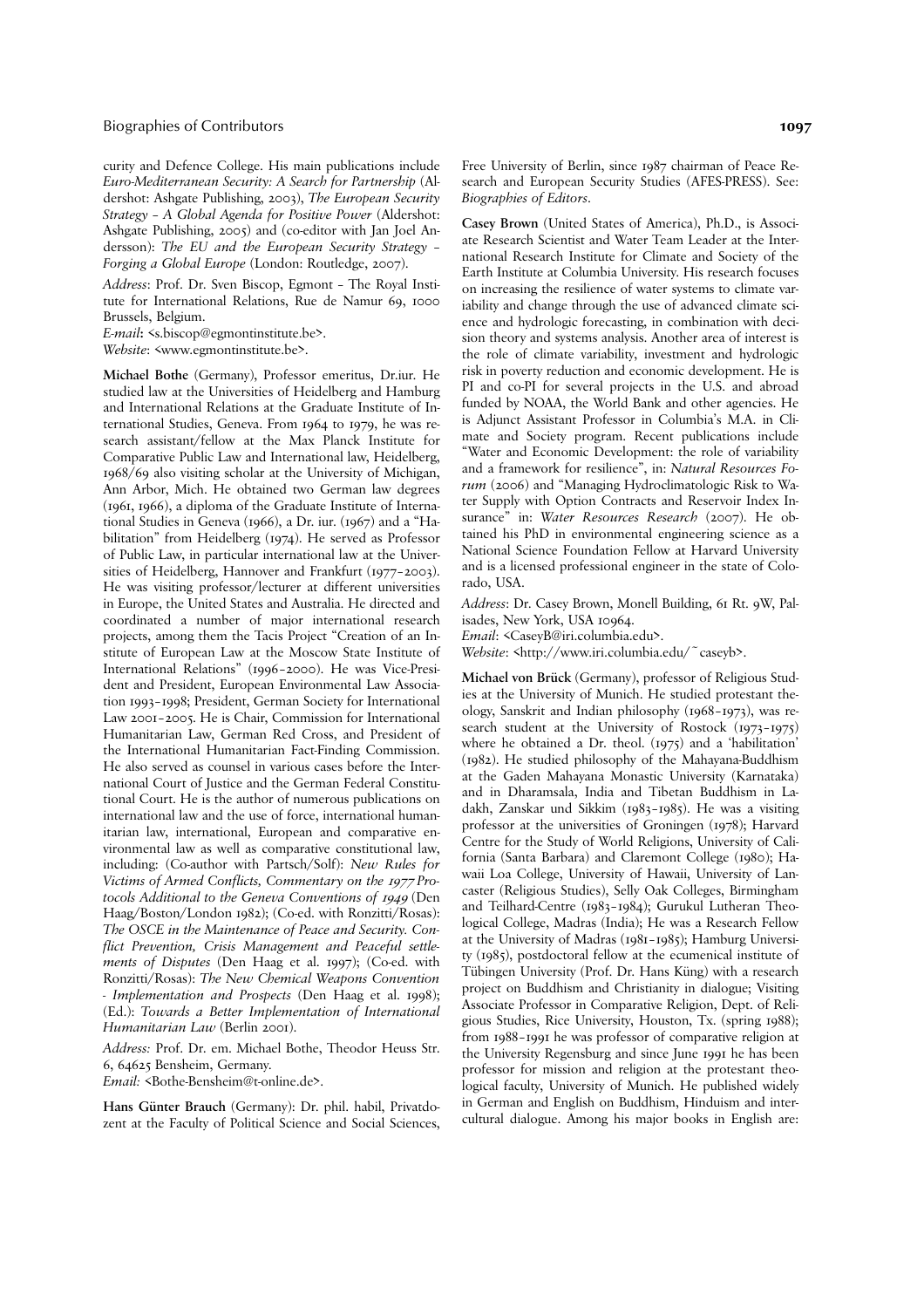(Ed.): *Authentic Consciousness – Hope for the Future* (Madras: Gurukul Publications, 1984); (Ed.): *Emerging Consciousness for a New Humankind* (Bangalore: Asian Trading Corporation, 1985); *The Unity of Reality. God, God-Experience and Meditation in the Hindu-Christian Dialogue* (New York: Paulist Press, 1991); English articles: "War and Peace in Hinduism", in: Schmidt-Leukel, P. (Ed.): *War and Peace in World Religions* (London: SCM Press, 2004): 11–32; "Cross-Cultural Understanding and Dialogue: Principles, Methodology and Perspectives"; in: Chakma, Niru; Salahuddin, A.K.M. (Eds.): *Inter-religious Dialogue: Chance for Peace* (Dhaka: Goethe Institute, 2004); "Buddhist Concepts of Consciousness as a Basis for a Global Social Ethics", in: Chappell, D.W. (Ed.): *Socially Engaged Spirituality. Essays in Honour of Sulak Sivaraksa on His* 70*th Birthday* (Bangkok: Sathirakoses, 2003): 324–345; "Religious Identity and the Dialogue of Religions – Understanding the Social Construction of Alterity", in: Cohen, N.; Heldrich, A. (Eds.): *The Three Religions* (München: Utz, 2002): 109–124; "The Quest for an Ethics in a Cross-Cultural Context", in: Pohl, K.-H.; Müller, A.W. (Eds.): *Chinese Ethics in a Global Context. Moral Bases of Contemporary Societies* (Leiden: Brill 2002): 3–18; "The Contribution of Religious Studies to the Dialogue of the World Religions", in: Koslowski, P. (Ed.): *Philosophy Bridging the World Religions* (Boston – London: Kluwer Academic Publishers, 2003): 123–154; "The Buddhist Concepts of Prajna and Karuna in Relation to the Philosophy of Consciousness as Basis for a Global Social Ethics", in: *The 1<sup>th</sup> International Conference on Buddhist Education and Culture* (Taipei: Huafan University Press, 2000): 4–23; "Confrontation, Search for Identity and Integration: Historical and Hermeneutical Aspects of Buddhist-Christian Encounter in Sri Lanka", in: Everding, U. (Ed.): *Buddhism and Christianity. Interactions between East and West* (Colombo: Goethe Institute, 1995): 214–232; "Sharing Religious Experience in Hindu-Christian Encounter", in: Gort, J.D.; Vroom, H.; et al (Eds.): *On Sharing Religious Experience. Possibilities of Interfaith Mutuality* (Grand Rapids, MI.: Eerdmans Publ., 1992): 136–150; "Buddhist Shunyata and the Christian Trinity: The Emerging Holistic Paradigm. The Emerging Holistic Paradigma", in: Corless, R.; Knitter, P. (Ed.): *Buddhist Emptiness and Christian Trinity* (New York: Paulist Press, 1990): 44–66.

*Address:* Prof. Dr. Michael von Brück, Interfakultärer Studiengang Religionswissenschaft, Seminar für Religionswissenschaft und Philosophie der Religionen Europas, Ludwigstraße 31, room 203, 80539 München.

*Email:* <relwiss@evtheol.uni-muenchen.de>.

*Website:*<http://www.religionswissenschaft.lmu.de/pub/ pub/brueckd.php>.

**Barry Buzan** (UK) is a Professor of International Relations at the LSE, and honorary professor at Copenhagen University. From 1988 to 2002 he was Project Director at the Copenhagen Peace Research Institute (COPRI). From 1995 to 2002 he was research Professor of International Studies at the University of Westminster, and before that Professor of International Studies at the University of Warwick. During 1993 he was visting professor at the International University

of Japan, and in 1987–1988 he was Olof Palme Visiting Professor in Sweden. He was Chairman of the British International Studies Association 1988 –1990, Vice-President of the (North American) International Studies Association 1993 – 1994, and founding Secretary of the International Studies Coordinating Committee 1994–1998. Since 1999 he has been the general coordinator of a project to reconvene the English school of International Relations, and from 2004 he is editor of the *European Journal of International Relations*. In 1998 he was elected a fellow of the British Academy, and in 2001 he was elected as an Academician of the Association of Learned Societies in the Social Sciences. His most recent books are: (Co-author with Richard Little): *International Systems in World History: Remaking the Study of International Relations* (2000); (Co-author with Ole Wæver): *Regions and Powers: The Structure of International Security* (2003); *From International to World Society? English School Theory and the Social Structure of Globalisation* (2004); *The United States and the Great Powers: World Politics in the Twenty-First Century* (2004).

*Address*: Prof. Dr. Barry Buzan, Department of International Relations, LSE, Houghton Street, London WC2A 2AE, UK.

*Email*: <b.g.buzan@lse.ac.uk>.

*Website:* <http://www.lse.ac.uk/people/b.g.buzan@lse.ac. uk/>.

**Liu Cheng** (People's Republic of China), Dr., is Associate Professor of History at the History Department of Nanjing University, where his teaching specialization includes modern history and peace studies. He gained his PhD in 2001 for a thesis on the British Labour Party's evolving policies on public ownership. Since 2001, he has been a leader of a British Council-funded programme of academic co-operation between Nanjing University and Coventry University, UK, in the field of peace studies. He was a visiting scholar at Coventry University's Centre for Peace and Reconciliation Studies in 2003, and organizer of a major international symposium on peace studies at Nanjing University in 2005. With other colleagues in Nanjing, he is one of the pioneers to introduce peace studies as an academic discipline into Chinese universities and publications. His published works includes five books in Chinese, titles of which in translation are: *Clause IV: Public Ownership and British Labour Party* (2003); *Britain: Transition from Great Power to EU Member-state*, (2005) ; *Wars and the Negotiations* (2005); *Peace Studies* (2006); *The Origin and Development of Social Democracy in Europe* (2006). He has published many articles in journals, and is also a prolific translator, having recently published Chinese translations of works by Johan Galtung, Andrew Rigby, David P. Barash and Charles P. Webel. He is a member of the British History Association of China, the World Modern History Association of China and of the International Peace Research Association.

*Address*: Dr. Liu Cheng, Department of History, Nanjing University, Nanjing, Jiangsu Province 210093, China. *Email*: <liucheng@nju.edu.cn>.

**Tarun Chhabra** (United States) is a doctoral student in international relations at Merton College, University of Ox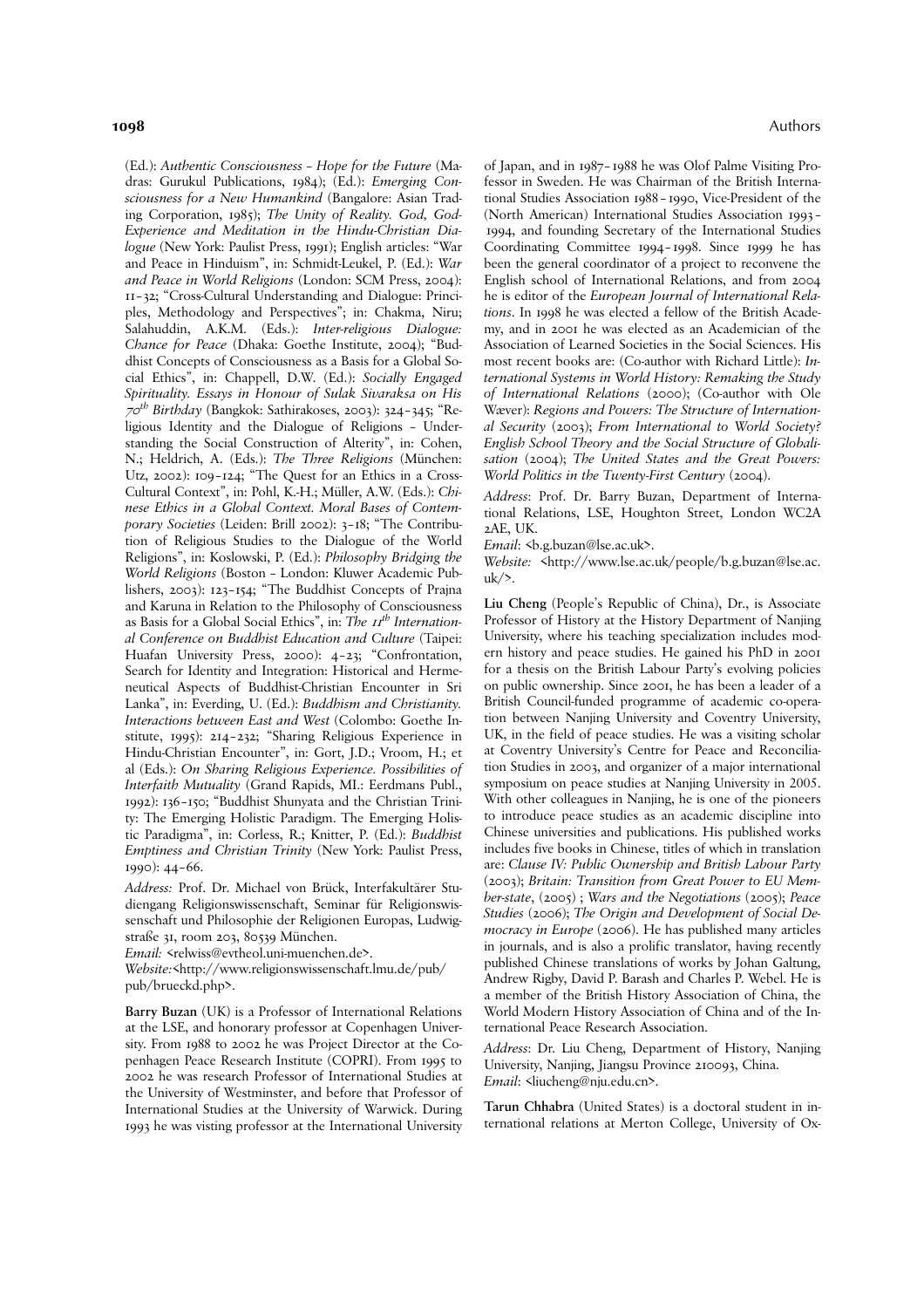ford. In 2004 and 2005 he worked at the United Nations on the research staff of the Secretary-General's High-level Panel on Threats, Challenges and Change, and in the Executive Office of the Secretary-General. He has been awarded Marshall, Clarendon and Fulbright (Russia) scholarships and holds a BA from Stanford University.

*Address*: Tarun Chhabra, Merton College, Oxford, OX1 4JD, U.K.

*Email*: <tchhabra@gmail.com>.

**Béchir Chourou** (Tunisia): Professor International Relations at the University of Tunis-Carthage in Tunisia. See: *Biographies of Editors*.

**Kevin P. Clements** (New Zealand): is Professor of Peace and Conflict Studies and Foundation Director of the Australian Centre for Peace and Conflict Studies at the University of Queensland, Australia. He was Secretary General of International Alert (1999–2003) when he was on the Board of the European Centre for Conflict Prevention and past President of the European Peace Building Liaison Office in Brussels. From 1994–2000 he was the Vernon and Minnie Lynch Chair of Conflict Resolution at the Institute for Conflict Analysis and Resolution at George Mason University (Virginia, USA) he directed from 1994–1999. Prior he was director of the Quaker United Nations Office in Geneva, head of the Peace Research Centre at the Australian National University in Canberra, a senior lecturer in Sociology and Co-ordinator of Peace Studies at Canterbury University, Christchurch, New Zealand, lecturer in Sociology at Hong Kong University, and a post doctoral fellow at Oxford University.

His career has been a combination of academic analysis and practice in the areas of peacebuilding and conflict transformation. He has been an advisor to the New Zealand, Australian, British, Swedish and Dutch governments on conflict prevention, peace, defence and security issues. He was a member of the New Zealand Government's Defence Committee of Enquiry in 1985. From 1994–1998 he was President of the International Peace Research Association (IPRA), and from 1995–2000 he was President of the IPRA Foundation and from 1995–2000 he was Secretary General of the Asia Pacific Peace Research Association (AP-PRA). He has been a consultant to non governmental and intergovernmental organizations on disarmament, arms control, conflict resolution, development and regional security issues. He has written or edited 6 books and over 150 chapters and articles on conflict transformation, peacebuilding, preventive diplomacy and development.

*Address:* Prof. Dr. Kevin P. Clements, Australian Centre for Peace and Conflict Studies, University of Queensland, St. Lucia, Brisbane, Qld, 4072, Australia. *Email:*<k.clements@uq.edu.au>. *Website: <*http://www.uq.edu.au/acpacs/>.

**Jean-Marc Coicaud** (France) heads the United Nations University Office at the United Nations in New York. He was a Senior Academic Officer in the Peace and Governance Programme at UNU in Tokyo between 1996 and 2003. Before joining UNU, he served in the Executive Office of the United Nations Secretary-General as a speechwriter for Dr. Boutros Boutros-Ghali (1992–1996). A former fellow at Harvard University (Center for International Affairs, Department of Philosophy and Harvard Law School 1986– 1992), Dr. Coicaud has held appointments as cultural attaché with the French Ministry of Foreign Affairs, legislative aide with the European Parliament (financial committee), Associate Professor at the University of Paris and visiting Professor at the Ecole Normale Supérieure in Paris. Dr. Coicaud holds a Ph.D. in political science, law from the Sorbonne and a Doctorat d'Etat in Philosophy from the Institut d'Etudes Politiques of Paris. He has been a Senior Fellow at the United States Institute of Peace (Washington, D.C.), and a Global Research Fellow at New York University School of Law. He is the author of: *L'introuvable democratie autoritaire* (1996); *Politics and Legitimacy. Contribution to the study of political right and responsibility"* (2002), also available in Chinese, Japanese, French, Arabic and Spanish. He co-authored: *Power in Transition: The Peaceful Change of International Order* (2001), and co-edited: *Ethics and International Affairs: Extent and Limits* (2001), *The Legitimacy of International Organizations* (2001), *The Globalization of Human Rights*  $(2003)$ .

*Address*: United Nations University New York Office, 2 UN Plaza, DC2-2060, New York, New York, 100 17, USA. *Email*: <Coicaud@ony.unu.edu>. *Website*: <www.ony.unu.edu>.

**Naresh Dadhich** (India), Ph.D. is a Professor of Political Science at the University of Rajasthan, Jaipur, where he has been teaching post graduate classes since 1978. Since October 2006 he is Vice Chancellor of Vardhaman Mahaveer Open University at Kota (Rajasthan). He has worked on Gandhism and Peace Studies. His Ph.D. comparing Gandhi and existentialism is one of the earliest studies in comparative literature on Gandhi. He authored six books and numerous articles in scholarly journals, among them: *Nonviolence, Peace and Politics:Understanding Gandhi* (2003). His is the first book in Hindi on John Rawls's theory of Justice. He is a popular speaker and has travelled extensively in India and abroad for invited lectures. He is a referee for prestigious professional journals in the UK and in Australia and sits on the editorial board of the *Journal of Peace Education* (Taylor & Francis). He was the first Convener from Asia of the Peace Education Commission of the International Peace Research Association (2002–2006) and he published its newsletter: *Peace Building*. He received a prestigious Pell Fellowship of Salve Regina University (USA) in 2005. Prof. Dadhich was Director of the Center for Gandhian Studies at Rajasthan University (1996–2000) where he launched the publication of *Gandhian Studies* and organized national and international seminars and conferences. He has popularized Peace Studies and Peace Education in India through conferences, lectures and seminars. At Vardhaman Mahaveer Open University he has introduced a six month certificate one year diploma course on 'Gandhian Theory of Nonviolent Conflict Resolution' or *Gandhigiri*.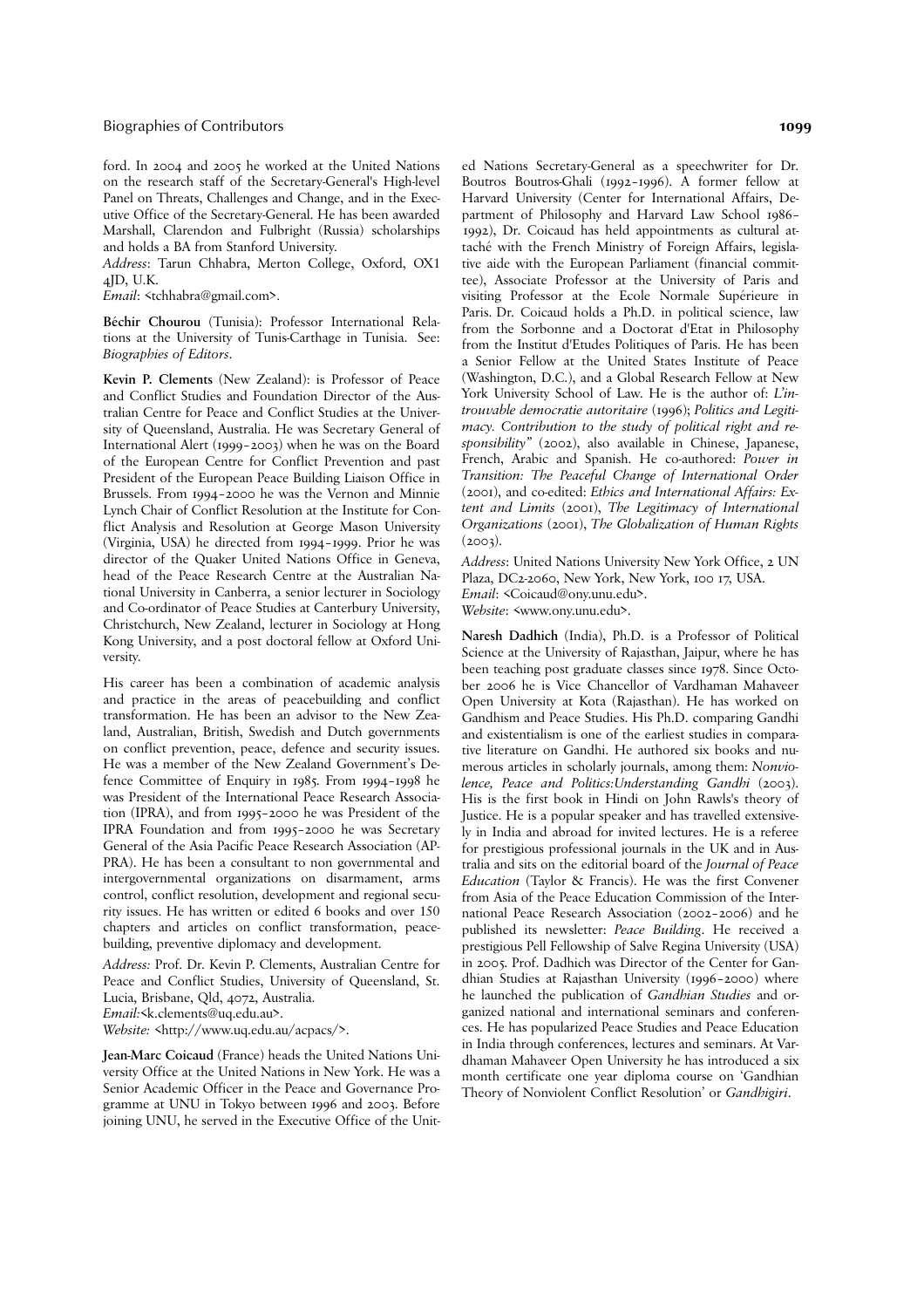*Address*: prof. Dr. Naresh Dadhich, Vice Chancellor, Vardhaman Mahaveer Open University, Rawatbhata Road, Kota (Rajasthan) India; Permanent Address: 2-K-12, Jawahar Nagar, Jaipur 203004, India.

*Email*: <nareshdadhich@gmail.com> and: <vc\_vmou@ yahoo. com>.

*Websites*: <http://en.wikipedia.org/wiki/University\_of\_Rajasthan>; and; <http://en.wikipedia.org/w/index.php?title =Vardhaman\_Mahaveer\_Open\_University&action=edit>.

**Simon Dalby** (Canada) Ph.D. (Simon Fraser University, Vancouver); Professor of Geography, Environmental Studies and Political Economy, Carleton University, Ottawa. His research work concerns critical geopolitics, environmental security and political ecology and increasingly how all these matters link up with contemporary discussions of empire, and modes of urban consumption in the metropoles of the global economy. His articles have appeared in diverse scholarly journals including: *Alternatives, Antipode, Australian Journal of International Affairs, Geopolitics, Global Environmental Politics, Intelligence and National Security, Political Geography, Society and Space and Studies in Political Economy.* He is author of: *Creating the Second Cold War* (Pinter and Guilford, 1990) and *Environmental Security* (University of Minnesota Press, 2002). He is coeditor of: Rethinking Geopolitics (Routledge <sup>1</sup>1998, <sup>2</sup>2006) and of *The Geopolitics Reader*.

*Address*: Prof. Dr. Simon Dalby, Department of Geography and Environmental Studies, Carleton University, 1125 Colonel By Drive, Ottawa, Ontario, K1S5B6 Canada. *Email*: <Simon\_Dalby@Carleton.ca>. *Website*: <www.carleton.ca/~sdalby>.

**Jonathan Dean** (United States of America): a former ambassador, is now adviser on Global Security Issues, Union of Concerned Scientists (UCS). See: *Biographies of authors of forewords and preface essays.*

**Juergen Dedring** (United States/Germany), since 1996 adjunct professor on global affairs at CUNY, in particular at the Graduate Center and at the City College, as well as at NYU in the School of Continuing and Professional Studies. He was born in Essen, Germany in 1939, secondary education completed in 1959, studied German, history, political science at the University of Freiburg and at the Free University of Berlin where he obtained the degrees of a 'Diplom-Politologe' (MA equivalent) in 1965; an A.M. in 1969 and a Ph.D. in 1974 in government at Harvard University. He taught at Harvard University and at Dartmouth College; he was a research associate at UNITAR, New York, 1972–1974, and from January 1975 to August 1996 he was a political officer, at the UN Secretariat in New York where he chose early retirement in September 1996. He conducted research on international organizations, multilateralism, conflict prevention, conflict resolution and peacemaking; on European studies, including the European Union. Among his numerous writings is a book on: *Recent Advances in Peace and Conflict Research. A Critical Survey. A UNITAR Study* (Beverly Hills-London: Sage, 1976) and many journal articles and book chapters. His book on the *UN Security Council in the* 1990*s: Resurgence and Renewal* was accepted in May 2007 for publication by SUNY Press, Albany, New York, and is expected to be published in spring 2008. He is married, lives with his wife in New York, and they have two children.

*Address:* Prof. Dr. Juergen Dedring, 86-55 Pinto Street, Holliswood, NY 11423, USA.

*Email address:* <dedring@erols.com>.

*Website: <*http://www.scps.nyu.edu/faculty/index.jsp?insId =4427&let=D>.

**Indra de Soysa** (PhD) is Professor of Political Science at the Institute for Sociology and Political Science (ISS), Norwegian University of Science and Technology (NTNU), Trondheim, Norway. He is also Associate at the Center for the Study of Civil War (CSCW) at the Peace Research Institute, Oslo (PRIO). He is the author of: *Foreign Direct Investment, Democracy and Development: Assessing Contours, Correlates, and Concomitants of Globalization* (London: Routledge, 2003). His scholarly publications appear in: *International Studies Quarterly*, *International Organization*, *Journal of Conflict Resolution*, *Journal of Peace Research*, *World Development*, *Global Environmental Politics, American Sociological Review*, and *Comparative Sociology*, among several others. He is currently researching the effects of the resource curse, the socio-political consequences of cultural diversity, the causes of political violence, and the political outcomes of foreign direct investment (FDI).

*Address*: Prof. Dr. Indra de Soysa, ISS, Norwegian University of Science and Technology (NTNU), 7491 Trondheim, Norway.

*Email*: <indra.de.soysa@svt.ntnu.no>.

*Website*:<http://www.svt.ntnu.no/iss/Indra.de.Soysa/card/>**.**

**Jaap H. de Wilde** (The Netherlands) is professor in International Relations and World Politics at the University of Groningen (August 2007). From 1995 till 2007 he worked at the Centre for European Studies at the University of Twente, which he combined with a professorship at the Department of Political Science of the Vrije Universiteit Amsterdam since 2001. Publications include: (Co-ed. with Monica den Boer) *The Viability of Human Security: From Concept to Practice* (2008); (Co-authored with Ole Wæver and Barry Buzan) *Politics of Security* (forthcoming); (Co-ed. with André W.M. Gerrits) *Aan het slagveld ontsnapt: Over oorlogen die niet plaatsvonden* (2000); (Co-authored with Barry Buzan and Ole Wæver) *Security: A New Framework for Analysis* (1998); (Co-authored with Wouter G. Werner) "The Endurance of Sovereignty", in: *The European Journal for International Relations*, 7,3 (2001): 283–313; "Flagging Democracy", in: *International Journal for the Semiotics of Law*, 17,2 (2004): 211–227; "Orwellian Risks in European Conflict Prevention Discourse", in: *Global Society,* 20,1 (2006): 87–99.

*Address*: Prof. Dr. Jaap H. de Wilde, Department of IR/IO, Faculty of Arts, University of Groningen, P.O.Box 716, NL-9700 AS Groningen, The Netherlands. *Email*: <j.h.de.wilde@rug.nl>.

**Stavros Dimas** (Greece) has been European Commissioner for the Environment since November 2004. See: *Biographies of authors of forewords and preface essays.*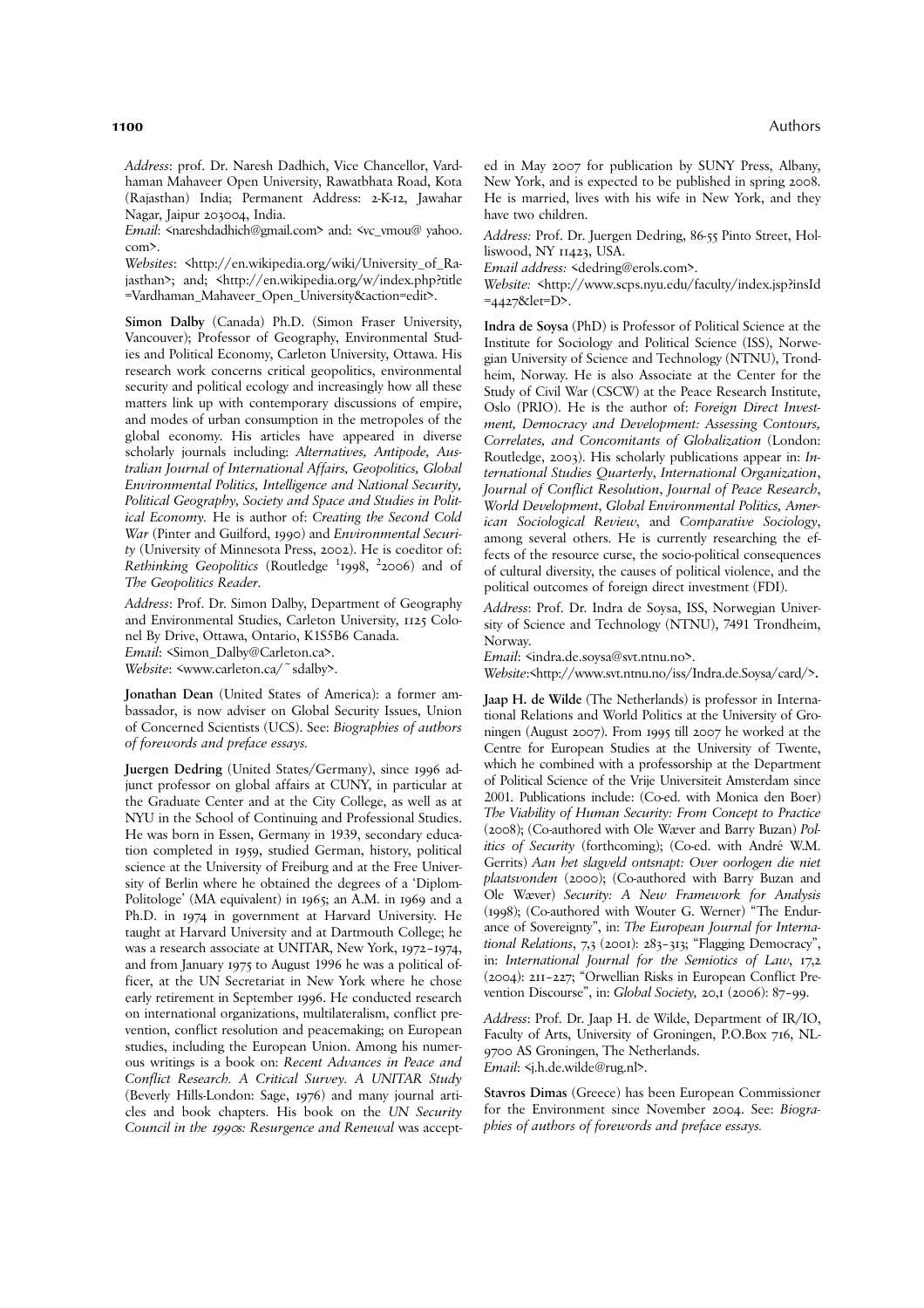**Eugenio Diniz** (Brazil): Professor, International Relations Department, Pontifical Catholic University of Minas Gerais (PUC Minas), Belo Horizonte, Brazil; MSc (USP) and DSc. (Coppe/UFRJ). He currently chairs the Graduate Program on International Relations at PUC Minas and is the Executive Secretary of the Brazilian International Relations Association (ABRI). Member of the Group for Strategic Studies and of the International Institute for Strategic Studies (IISS, London). Former Intelligence Officer, Brazilian Intelligence Agency (ABIN). *Select Publications*: (with D. Proença Jr): *Política de Defesa no Brasil, uma análise crítica* [Defense Policy in Brazil: a critical analysis], 1998; (with D. Proença Jr and Salvador Ghelfi Raza): *Guia de Estudos de Estratégia* [Guide for the Study of Strategy], 1999; "Compreendendo o fenômeno do Terrorismo" [Thinking Terrorism Through], in: Brigagão, Clovis; Proença Jr, Domicio (Eds.): *Paz e Terrorismo* [Peace and Terrorism] (São Paulo: Hucitec, 2005): 197–222.

*Address*: Prof. Dr. Eugenio Diniz, Av. Itaú, 525, International Relations Program, 30850-035 Belo Horizonte, MG, Brazil.

*Email*: <eudiniz@pucminas.br>.

**Pál Dunay** (Hungary) is faculty member, Geneva Centre for Security Policy. See: *Biographies of editors.*

**Sebastian von Einsiedel** (Germany) currently works as Political Affairs Officer with the UN Mission in Nepal (UN-MIN). Previously, he served as Special Assistant to the President at the International Peace Academy (IPA), an independent think tank in New York working closely alongside the UN. In 2004 and 2005, he was a member of the research stuff of the UN Secretary-General's High-level Panel on Threats, Challenges, and Change and subsequently worked on UN reform in the Office of the UN Secretary-General. Prior to joining the UN, he served for two years as Senior Program Officer at IPA on issues related to political violence and statebuilding. He has also worked with the NATO Parliamentary Assembly in Brussels and as a member of the foreign affairs staff in the German Parliament. He holds Masters degrees in international affairs and political science from Columbia University and the University of Munich. Mr. von Einsiedel has published about UN statebuilding, UN reform as well as Security Council diplomacy.

*Address:* Sebastian Graf von Einsiedel, Political Affairs Officer, UN Mission in Nepal (UNMIN), Kathmandu, Nepal.

*Office email*: <einsiedels@un.org>; *Personal Email*: <seinsiedel@yahoo.com>.

**Robert Eisen** (United States of America) is Professor of Religion and Judaic Studies at George Washington University in Washington D.C. He received his B.A. at Yale University in 1983, and his Ph.D. in Jewish thought at Brandeis University in 1990. His areas of interest include medieval and modern Jewish philosophy, biblical interpretation, and comparative religion. He is author of two books: *Gersonides on Providence, Covenant, and the Chosen People* (SUNY Press, 1995) and *The Book of Job in Medieval Jewish Philosophy* (Oxford University Press, 2004). He is currently editing a volume for the University of Maryland Press on philosophers and the Bible. He has also begun working on a book dealing with Jewish perspectives on violence and peace. He is active as a consultant on issues of religion and international conflict with a particular interest in fostering better relations between the West and the Islamic world. He has participated in a number of high-level dialogues and consultations in Washington and abroad concerning this issue. He sits on the advisory board of the Center for World Religions, Diplomacy, and Conflict Resolution at George Mason University. He has also worked with such organizations as the United Institute of Peace and Initiatives of Change formerly known as Moral Re-Armament.

*Address:* Prof. Dr. Robert Eisen, Dept of Religion, GW University, 2106 G St NW, Washington DC 20052, USA. *Email:* <robeisen@verizon.net>.

**Magnus Ekengren** (Sweden) PhD, Director EUROSEC (European Security Studies) and Senior Lecturer at the Swedish National Defence College. He was previously Deputy Director at the Policy Planning Unit of the Swedish Ministry for Foreign Affairs. His main research interest is in the fields of European foreign and security policy and the Europeanization of the nation-state. Recent publications include: *The Time of European Governance*, Manchester: MUP, 2002; (Co-author with B. Sundelius): "Sweden", in: B. Hocking; D. Spence (Eds.): *Foreign Ministries in the European Union: Integrating Diplomats* (London: Palgrave, 2002); "National Foreign Policy Co-ordination: the Swedish EU Presidency", in: H. Sjursen; W. Carlsnaes; B. White (Eds.): *Contemporary European Foreign Policy* (London: Sage, 2004); "The Interface of External and Internal Security in the European Union and in Nordic Policies", in: A. Bailes; G. Herolf; B. Sundelius (Eds.): *The Nordic Countries and the European Security and Defence Policy* (Oxford: OUP, 2005); (Co-author with A. Boin; M. Rhinard): "The Commission and Crisis Management", in: D. Spence (Ed.): *The European Commission* (London: John Harper, 2005); (Co-author with K. Engelbrekt): "The Impact of Enlargement on EU Actorness: Enhanced Capacity, Weakened Cohesiveness", in: J. Hallenberg; H. Karlsson (Eds.): *The New Strategic Triangle: the US, the EU and Russia* (London: Routledge, 2005); (Co-ed. with A. Boin; M. Rhinard): "Special Issue: Protecting the Union: The Emergence of a New Policy Space", in: *Journal of European Integration*, 28,5 (December) 2006.

*Address*: Dr. Magnus Ekengren, Dept. of Security and Strategic Studies, National Defence College, Drottning Kristinas väg 37, Box 27 805, SE-115 93 Stockholm, Sweden. *E-mail*: <magnus.ekengren@fhs.se>.

**Reinhold Elges** (Germany) holds a MA (Political Science, English and American Studies, Journalism and Communication Science) from the University of Potsdam (Germany). His studies focused on conflict and governance issues and especially on post-conflict statebuilding. He is currently with the Sector Programme Crisis Prevention and Conflict Transformation at: Deutsche Gesellschaft für Technische Zusammenarbeit (German Technical Cooperation, GTZ). He was a Fellow of the Postgraduate Programme in Inter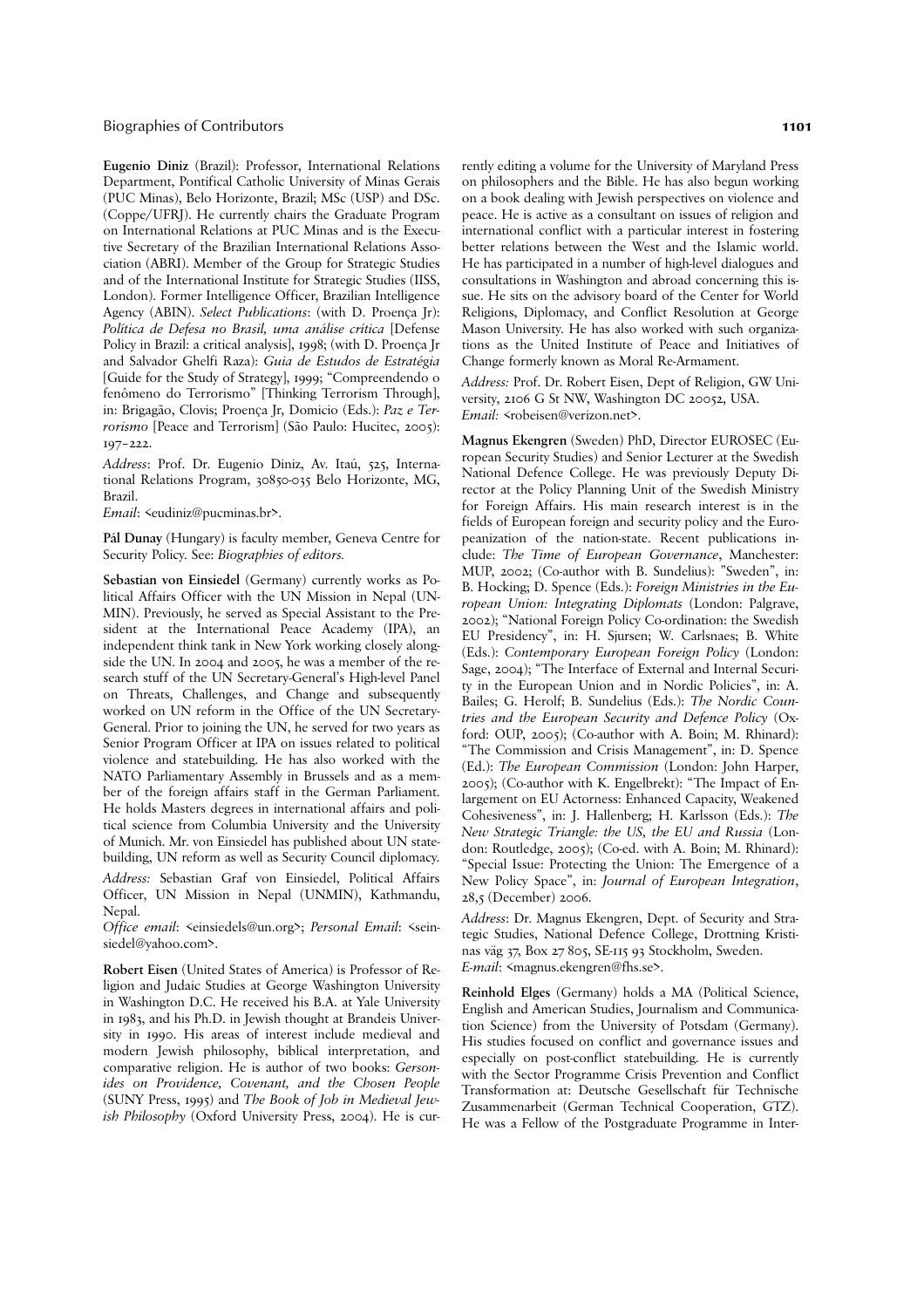national Affairs of the Robert Bosch Foundation and of the German National Academic Foundation, in cooperation with the German Federal Foreign Office. He has worked before with the EastWest Institute in Brussels, UNDP in Cambodia, UNDP's Democratic Governance Group in NY, the German Federal Foreign Office, Transparency International, and The Carter Center. His publications include: "International Statebuilding - Time to Reconsider", in: *Österreichische Zeitschrift für Politikwissenschaft*, 34,2 (2005): 177–189; "From Dealing with the Past to Future Cooperation: Regional and Global Challenges of Reconciliation, Working Group on Southeast Asia," Berlin/GTZ, 31 January - 2 February 2005; (Co-author with Philipp Krause): "Statebuilding in Post-Conflict Societies: Democracy vs. Security?", paper for the 44th Annual ISA Convention in Portland (USA), 2003.

*Address*: Reinhold Elges, Katzbachstr 12, 10965 Berlin, Germany.

*Email:* <relges@gmx.de>.

**Wendy L. Foley** (Australia): Ph.D., is currently a researcher in the Australian Centre for Peace and Conflict Studies where her research interests focus on the Pacific. She lived and worked in the Solomon Islands for seven years between 1979 and 1995.

*Address:* Dr. Wendy L. Foley, Australian Centre for Peace and Conflict Studies, University of Queensland, St Lucia, Brisbane, Qld 4072, Australia. *Email:<* w.foley@uq.edu.au >.

*Website: <*http://www.uq.edu.au/acpacs/>.

**Hans van Ginkel** (The Netherlands) was Rector of the United Nations University and Under Secretary General of the United Nations (1997– 2007). See: *Biographies of authors of forewords and preface essays.*

**John Grin** (Netherlands) is professor at the Department of Political Science of the University of Amsterdam and scientific director of the Amsterdam School for Social science Research. See: *Biographies of editors.*

**Thomaz Guedes da Costa** (USA/Brazil): Ph.D., Columbia University. He is an educator, specialized in strategy, international and national security, environmental issues, and curriculum management. Currently, Dr. Costa is a Professor of National Security Affairs, at the Center for Hemispheric Defense Studies, National Defense University, Washington, D.C. Dr. Costa was an analyst with Brazil's National Council for Scientific and Technological Development (CNPq – 1980–1999). Early in his career, Dr. Costa worked for the Panama Canal Zone Library, Secretariat of the Organization of the American States (OAS), and for the Brazilian aircraft manufacturer (EMBRAER). He has served (1980–1997) in different functions in the Office of the Brazilian Presidency, Center for Strategic Studies, Secretariat for Strategic Affairs, as an analyst in international security, national defence, strategic planning, and foreign intelligence training. As coordinator, he led the evaluation system of scientific Centers of Excellence (PRONEX-1997-1999) in Brazil. He taught at the International Relations Department, University of Brasília (1990–1999) and has participated in several international collaborative projects, including with the United Nations Development Program, FLACSO-Woodrow Wilson Center, Center for Strategic and International Studies, Club of Madrid, and University of West Indies. He has published and lectured extensively in his areas of expertise.

*Addres*s: Dr. Thomaz Guedes da Costa, 110 Rolling Trace, Falls Church, VA, 22066, USA.

E-mail: <costawork@hotmail.com>.

**Hassan Hanafi Hassanien** (Egypt), Ph.D. in philosophy, Sorbonne, Paris (1966), Professor of philosophy, Cairo University, Secretary General of the Egyptian Philosophical Society since 1976, Vice-president of the Arab Philosophical Society since 1983. The author of the huge project: *Tradition and Modernism* based on: I. Reconstruction of Islamic classical sciences: Theology, philosophy, law, mysticism and scriptural sciences. II. Foundation of *the Science of Occidentalism* to study the West. III. Theory of Reality as Hermeneutics. Author of 30 books in different languages: French, English, Arabic: *Les méthodes d'exégèse*; *L'exégèse de la phenomenology*; *La Phénoménologie de L'exégèse*; *Islam in the modern world*, 2 vols.; *Cultures and Civilizations, conflict or Dialogue?* 2 vols.; *The anguish of the scholar and the citizen*, 2 vols.; *The generations dialogue, From dogma to revolution*, 5 vols.; *Introduction to Occidentalism. Religion, culture and politics in the Arab world, From transfer to creativity*, 9 vols.; *From Text to Reality*, 2 vols.; *The Besiege of Time*, 2 vols.; *Fichte, philosopher of Resistance, From Manhattan to Baghdad, Roots of Authoritarianism and Horizons of Freedom, Bergson, Philosopher of Life & Mohammad Iqbal, Philosopher of Subjectivity*.

*Address*: Prof. Dr. Hassan Hanafi Hassanien, 18 Lusaka St., off Ahmed Fakhry, Nasr City, Region 6, Cairo, 11371, Egypt. *E-mail*: <dr\_h\_hanafi@yahoo.com>.

**Vilho Harle** (Finland): Dr. Soc.Sci. (IR), Professor of International Politics at the Department of Political Science of the University of Tampere, Finland. Formerly professor of Political Science at the University of Tampere, and of IR at the University of Lapland, and the University of Helsinki. His research has covered various topics in international theory, identity politics, and political geography. His current research focuses on critical theory, and theories and change of the international system. He is the author of several publications including: *Ideas of Social Order in the Ancient World* (Greenwood Press 1998); *The Enemy with a Thousand Faces* (Praeger 2000); "Critical Geopolitics of Northern Europe", in: *Geopolitics* 8,1, 2003 (Special Issue edited in cooperation with Pami Aalto and Simon Dalby).

*Address:* Prof. Dr. Vilho Harle, Department of Political Science, University of Tampere, FIN-33014 University of Tampere, Finland.

*Email:* <vilho.harle@uta.fi>.

**Ortwin Hennig** (Germany), Ambassador, currently Vice President and Head of the Conflict Prevention Program, EastWest Institute. He studied Political Science at the Free University of Berlin and at the London School of Economics. Until spring 2006 he was Commissioner for Civilian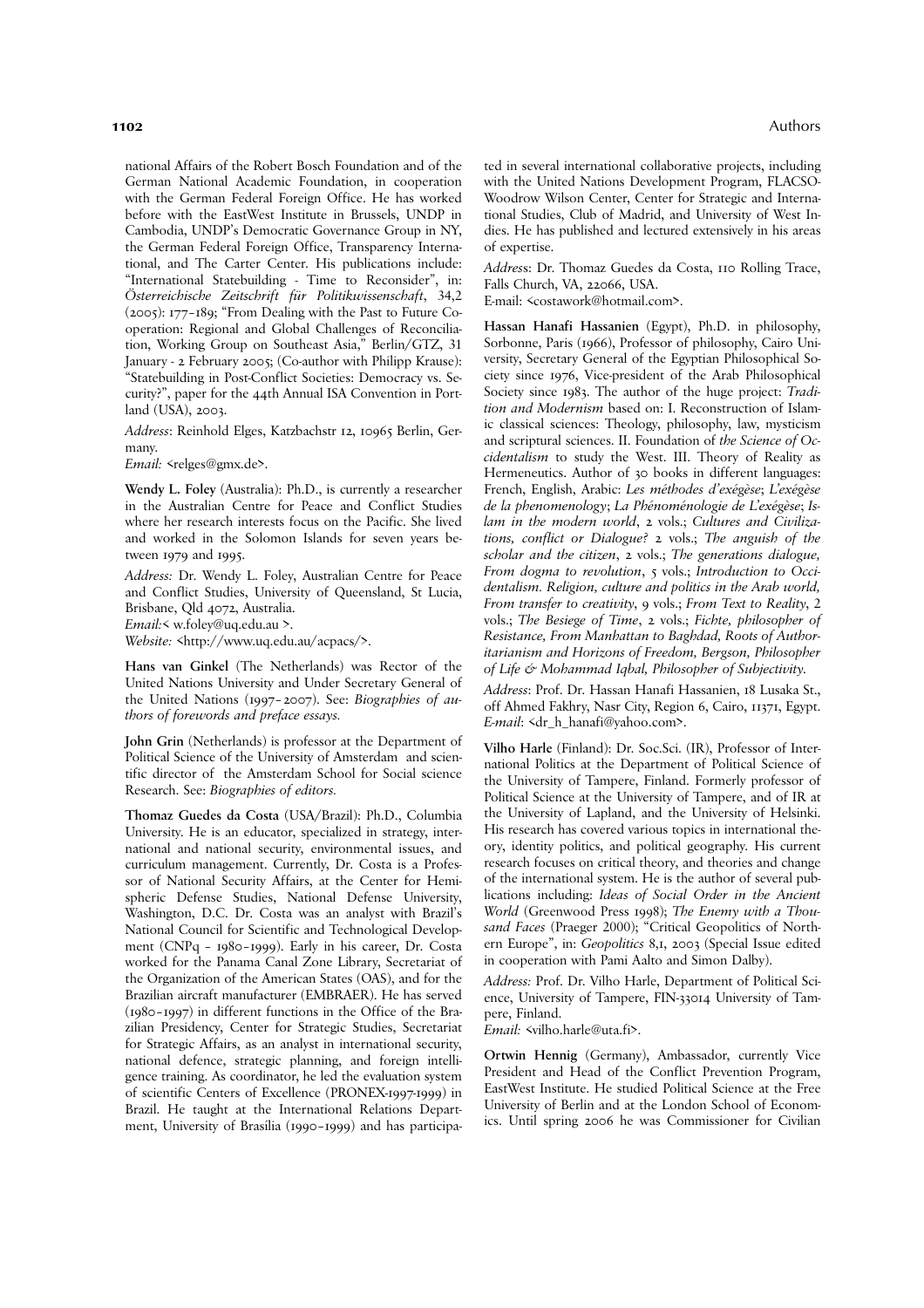Crisis Prevention, Conflict Resolution and Post-Conflict Peace-Building of the German Federal Foreign Office. In his diplomatic career he specialized in arms control and security policy matters. He held diplomatic posts at the German embassies in Kabul, Afghanistan, and in Moscow, Russia (twice, second time as minister responsible for economic and scientific affairs); he served with the German Representation to the European Union in Brussels and with the German Representation to the OSCE in Vienna. He worked with the Office of the German Federal President as a foreign policy advisor. He is an alumnus of the NATO Defence College, Rome. He has published on arms control and OSCE questions.

*Address*: Amb. Ortwin Hennig, EastWest Institute, Brussels Centre, 83-85 Rue de la Loi, 1040 Brussels, Belgium. *Email*: <br/>ohennig@ewi.info>. *Website*: <http://www.ewi.info/>.

**Björn Hettne** (Sweden), Professor Emeritus at Padrigu (Department of Peace and Development Research, Göteborg University). From 1990 to 1993 he was Dean of the Social Science Faculty, Göteborg University. From 1996 to 2004 International Relations Advisor to the Vice-Chancellor. He was Co-ordinator of the United Nations University European Perspectives Project (1986 –1988) and from 1994–1999 Co-ordinator of the UNU/WIDER project on the New Regionalism and the International System; member of the Executive Committee of the European Association of Development Research and Training Institutes (EADI) throughout the eighties, and from 1990 to 1993 Vice President of the same. Member of the board of UNRISD until 2000. Member of the board of the Karl Polanyi Institute of Political Economy. President of the GARNET Research School from 2005. Recent publications include: *Studies in the New Regionalism,* Vol I - V (1999–2001, ed. with A. Inotai and O. Sunkel); *Från Pax Romana till Pax Americana. Europa och världsordningen* (From Pax Romana to Pax Americana: Europe and the World Order, 2005); *Global Politics of Regionalism. Theory and Practice* (2005, ed. with M Farrell and L van Langenhove).

*Address:* Prof. Dr. em. Björn Hettne, School of Global Studies, Göteborg University, Box 700, SE 405 30 Göteborg, Sweden.

*Email:* <br/>bjorn.hettne@globalstudies.gu.se>.

**Stefan Hintermeier** (Germany): Dipl. Pol., born 1976, Consultant to the board of directors of the faction of the Social Democratic Party in the German Bundestag. His research interests comprise German and European foreign and security policy, theories of international relations as well as education and research policy. His diploma thesis analyzed the international conflict management efforts during the Kosovo Crisis. From 2000 to 2004 he worked for several members of Parliament in the German Bundestag. From 2003 to 2006 he was research associate at the Free University Berlin.

*Address*: Stefan Hintermeier, Mainzer Straße 26A, D-10715 Berlin, Germany.

*Email:* <mail@stefan-hintermeier.de>.

**Gunhild Hoogensen** (Norway) is Associate Professor in the Department of Political Science at the University of Tromsø. Her main research interest is security studies, broadly speaking, and more specifically the relevance and application of the human security concept to the Arctic context and to military education (particularly in the field of civilmilitary cooperation or relations). She leads the Human Security Programme at the University of Tromsø, which includes such projects as the International Polar Year project GAPS (security and oil and gas activity in the Arctic) as well as MENSA (military education and the new security agenda). She is also Academic Coordinator for the Model UN programme and Co-Academic Coordinator (political science) for various masters programs offered to the Norwegian military. Her publications include the following books: *International Relations, Security, and Jeremy Bentham* (Routledge, 2005) and *Women in Power: World Leaders Since* 1960 (Praeger, 2006), and articles in: *Security Dialogue, Canadian Foreign Policy*, and *International Studies Review*.

*Address*: Prof. Dr. Gunhild Hoogensen, Department of Political Science, University of Tromsø, N-9037 Tromsø, Norway.

*Email*: <gunhildh@sv.uit.no>.

*Website*: <http://uit.no/statsvitenskap/ansatte/15> and <http://uit.no/statsvitenskap/humansecurity/1>.

**Alan Hunter** (UK) is currently Associate Director of the Centre for Peace and Reconciliation Studies; and also Associate Director of a new Applied Research Centre for Human Security based in Coventry. He was previously Senior Lecturer in Chinese Studies at the University of Leeds. He has studied and worked in several capacities and locations in Asia, including South India, Hong Kong, Singapore and particularly the PRC, having working relations and projects with Fudan, Nanjing, and Zhejiang Universities. As well as academic research and teaching, he has worked on international educational partnerships, and also has extensive experience of distance learning by both internet-based and flying faculty delivery. He has published in both English and Chinese; books include: *Protestantism in Contemporary China* (1993); *Wild Lily Prairie Fire: China's Road to Democracy* (1995); *Contemporary China* (1999); *Peace Studies in the Chinese Century* (2006). In Chinese academic journals he has published a series of articles on peace studies, as well as a short sociological study of Chinese Protestantism (1991) and a book discussing nineteenth century Asian responses to colonialism focusing on Swami Vivekananda's writings and visits to the USA (2006). His current research interests include the cultural history of Sino-Indian relations; security issues in contemporary China including internet-based pressure-groups; and the emerging issue of human security.

*Address:* Dr. Alan Hunter, Centre for Peace and Reconciliation Studies, Coventry University, Coventry CV1 5FB, UK. *Email:* <a.hunter@coventry.ac.uk>.

Website: <http://www.coventry.ac.uk/peacestudy>.

**Heinz Dieter Jopp** (Germany), captain, German Navy, Federal Armed Forces Command and Staff College, head of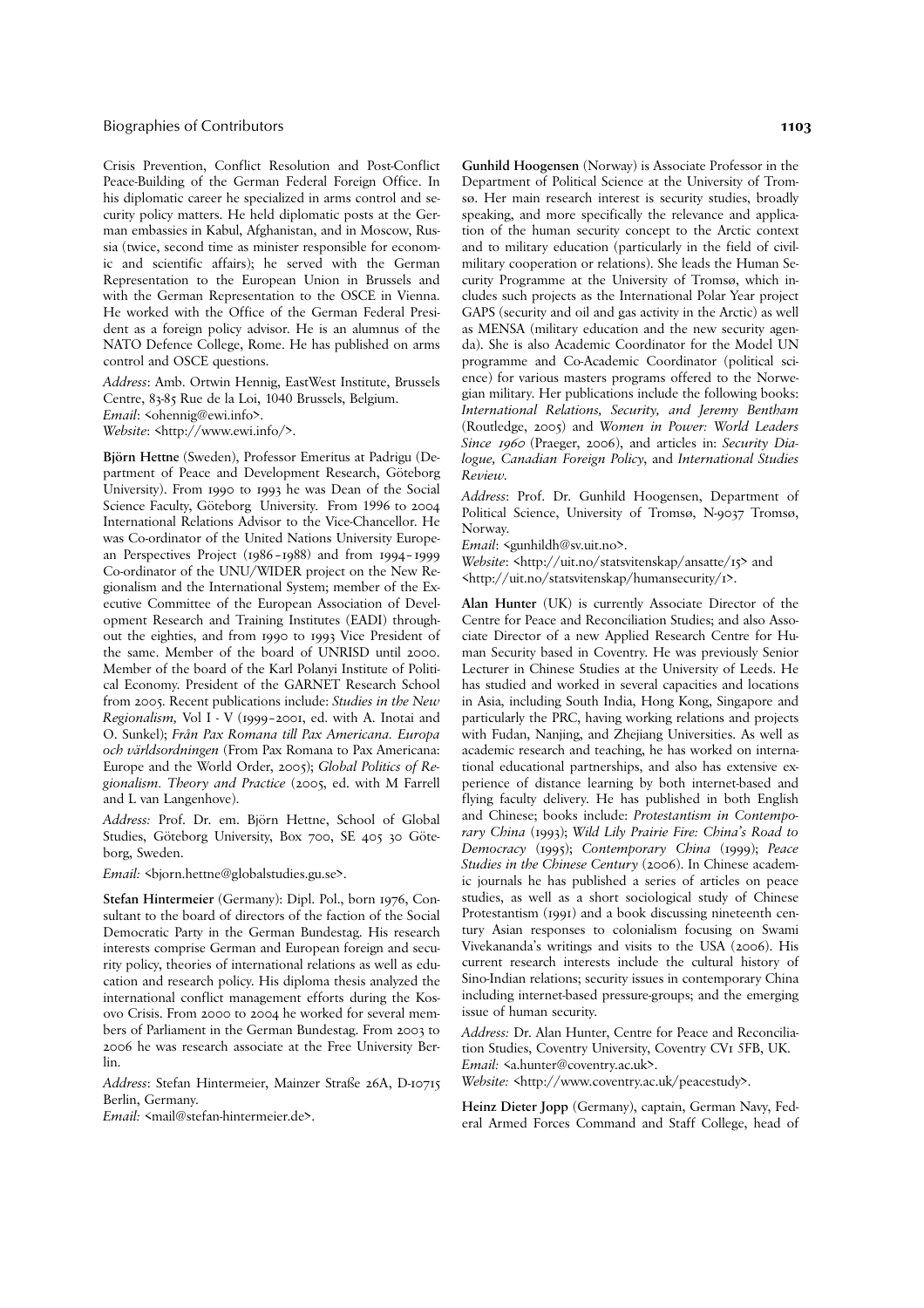the Department for Security Policy and Strategy. After joining the military service (1967), he was trained as a naval officer; he studied electronics at the Armed Forces University Munich (1971–1974); was technical officer at the Naval Air Wing 3 (1974–1976); squadron leader at the Naval Operations School (1976–1980); squadron leader of first line maintenance NAW 3 (1980–1982); admiral staff officer course at the Armed Forces Command and Staff College Hamburg (1982–1984); visiting fellow at the Research Institute for International Security and Politics (SWP) at Ebenhausen/Munich (1985–1987); deputy commanding officer of the technical group NAW 2, Tornado (1987–1989); Ministry of Defense, Armed Forces Staff, Arms Control Branch, multilateral arms control (UN/CD), naval arms control, international law in relation to armed conflicts (1989–1992); commanding officer technical group NAW 2, Tornado (1992–1994); lecturer security policy at the Armed Forces Command and Staff College Hamburg (1994–1996); military adviser to the Permanent Mission of Germany to the OSCE, Vienna (1996–2000); commander courses at the Armed Forces Command and Staff College (2000); chief of staff, Armed Forces Command and Staff College (2001– 2003); and since April 2003 head of the Department for Security Policy and Strategy, Armed Forces Command and Staff College. He is a member of: German Naval Institute, Clausewitz Society, U.S. Naval Institute. Among his major publications are: *Marine* 2000*. Neue wehrtechnische Entwicklungen und ihr Einfluß auf die Seekriegführung* (Baden-Baden: Nomos, 1989); "Regionale Rüstungskontrolle in Europa: Die Rüstungskontrollvereinbarungen nach dem Abkommen von Dayton", in: IFSH (Ed.): *OSZE-Jahrbuch* <sup>1999</sup> (Baden-Baden: Nomos, 1989): 389–395; "Sicherheitspolitische Herausforderungen zu Beginn des 21. Jahrhunderts – Neue Aufgaben für die Streitkräfte", in: Zetsche, Holger; Weber, Stephan (Eds.): *Recht und Militär.* 50 *Jahre Rechtspflege der Bundeswehr* (Baden-Baden: Nomos, 2006): 19– 29; "La future intégration de forces armées dans le cadre de la 'sécurité humaine' – une vision allemande", (forthcoming).

*Address:* Captain Heinz Dieter Jopp, Meisenstraße 11, 25462 Rellingen, Germany*.*

*Email:* <heinz\_dieter.jopp@hansa.net >.

**Roland Kaestner** (Germany), colonel in the German Army; has served as a commanding and staff officer. He participated in the 30<sup>th</sup> General Staff training course at the Bundeswehr Academy (1987–1989), and was a military fellow at the Institute for Peace and Security Policy at Hamburg University (IFSH) from 1989–1991. He served as a battalion commander of the  $252<sup>nd</sup>$  Paratroop Battalion from 1992-1994 and worked in the headquarters staff of the German Army (Heer) from 1994–1995 as a technical officer in charge of the Army, Special Forces air mobility concept. In 1995 and 1997, he was an instructor in military policy at the Bundeswehr Academy. In 1998, he worked in the German parliament as an academic consultant, and from 1999– 2000, he supported the parliamentary faction of the German Green Party on security and defence policy issues. He headed the strategic future analysis department at the Bundeswehr Transformation Center (2001–2005) and since De-

cember 2005 he has been a lecturer in strategy at the Bundeswehr Academy. He is a member of: Carl Friedrich von Weizsäcker-Gesellschaft, Wissen und Verantwortung. Among his major publications are: "Überlegungen zu einer künftigen Wehrstruktur deutscher Streitkräfte", in: Lutz, D.S. (Ed.) *Gemeinsame Sicherheit, Kollektive Sicherheit, Gemeinsamer Frieden* (Baden-Baden: Nomos, 1990–1991); "'Multinationale Streitkräfte' – Internationale Konflikte und die Rolle multinationaler Streitkräfte", in: Grundmann, Martin; Hummel, Hartwig (Eds.) *Militär und Politik – Ende der Eindeutigkeit?* (Baden-Baden: Nomos, 1998); (Coauthor with Heinrich Buch and Reiner Huber): "Jenseits der ESVP: Anmerkungen zu einer transatlantischen Strategie", in: Ehrhart, Hans-Georg (Ed.) *Die Europäische Sicherheitspolitik, Positionen, Perzeptionen, Probleme, Perspektiven* (Baden-Baden: Nomos, 2002): (Co-author with Thorsten Kodalle): "The Security Political Challenges in the 21. Century", in: Gustenau, Gustav E. (Ed.): *Future Trends in Security Policy* 2001. Schriftenreihe der Landesverteidigungsakademie; "Kriegsbilder im 21. Jahrhundert - Ein Analyseversuch im Geiste Baudissins", in: Kutz, Martin (Ed.), *Gesellschaft, Militär, Krieg und Frieden im Denken von Wolf Graf von Baudissin* (Baden-Baden: Nomos, 2004); (Co-author with Müller-Seedorf, Wolfgang): "Demografischer Wandel. Konsequenzen und Chancen für äußere Sicherheit und Verteidigung", in: Frevel, Bernhard (Ed.) *Herausforderung demografischer Wandel* (Wiesbaden: VS Verlag, 2006); (Coauthor with Brust, Klaus-Markus; Föhrenbach, Gerd): "Strategische Zukunftsanalyse am Beispiel der Bundeswehrplanung", in: Siedschlag, Alexander (Ed.): *Methoden der sicherheitspolitischen Analyse – Lehrbuch* (Wiesbaden: VS Verlag, 2006),

*Address:* Col. Roland Kaestner, Windfeld 51, 22559 Hamburg.

*Email:* <rolandkaestner@bundeswehr.org>.

**Patricia Kameri-Mbote** (Kenya), is professor of law, University of Nairobi. See *biographies of editors.*

**Neslihan Kaptanoglu** (Turkey) is a research associate at the International Policy Research Institute (IPRI) of the Economic Policy Research Foundation of Turkey (TEPAV), Ankara. She holds a BA in *International Relations* from Koc University, Istanbul, Turkey; and later studied at the Center for Middle Eastern Studies of Harvard University, Cambridge, USA, for her MA in *Middle Eastern Studies*. Before joining TEPAV, she worked at the Carter Center in Atlanta, Georgia; the Center for Strategic and International Studies (CSIS), Washington, DC; and the Brookings Institution, Washington, DC., USA. Her work at TEPAV mainly focuses on the Middle Eastern politics and particularly its violent expressions.

*Address:* Neslihan Kaptanoglu, Turkiye Ekonomi Politikalari Arastirma Vakfi (TEPAV), University of Economics and Technology, Sogutozu Cad. No. 43, Sogutozu, Ankara, 06560, Turkey.

*Email:* **<**Neslihan@epri.org.tr>.

**Bharat Karnad** (India): M.A. (Political Science, Univ. of California, Los Angeles), B.A. (Univ. of California, Santa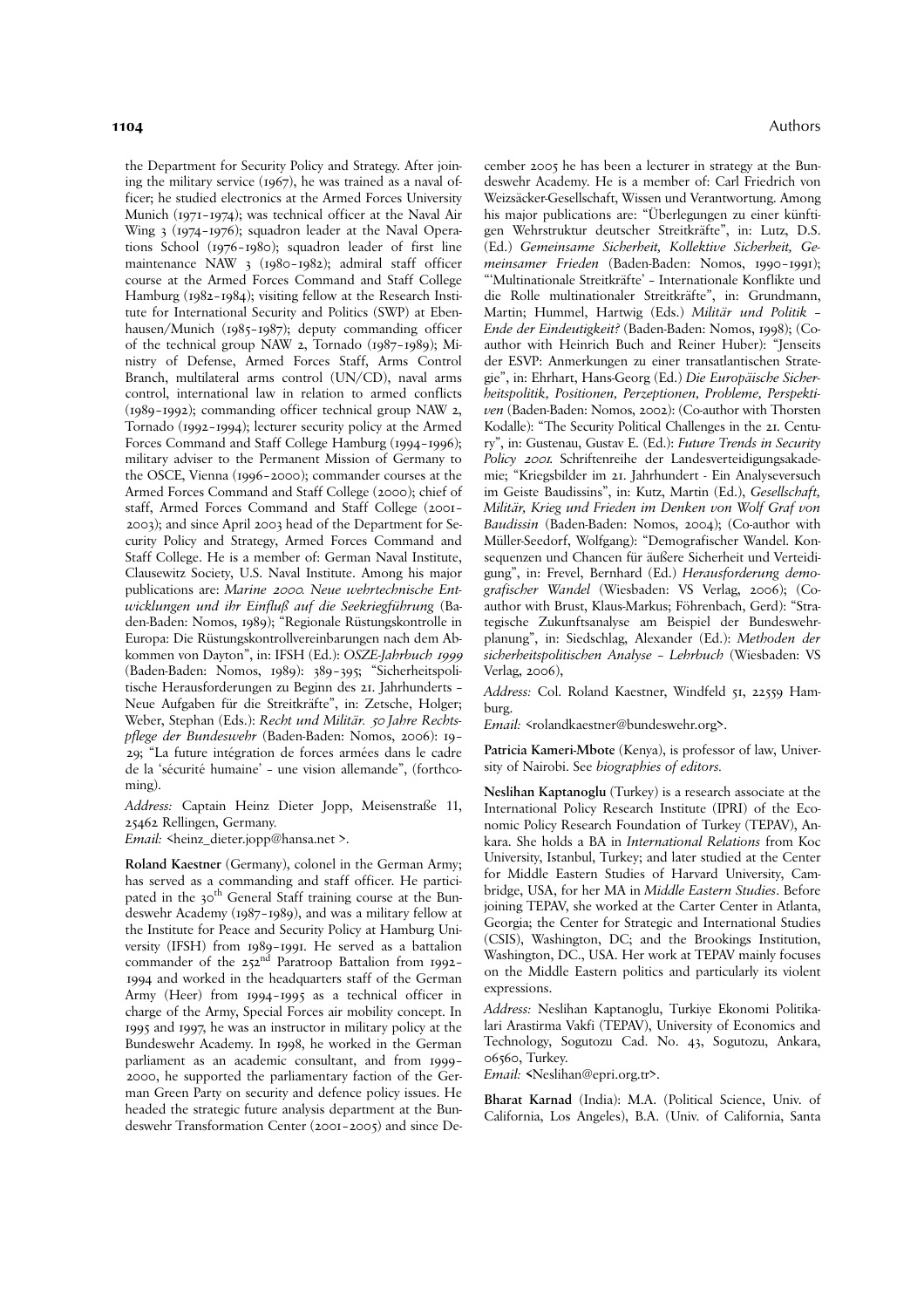Barbara) is Research Professor in National Security Studies, Centre for Policy Research, New Delhi. He was formerly member of the (First) National Security Advisory Board, National Security Council, Government of India, and member of the Indian nuclear doctrine drafting group, and adviser on defence expenditure to the (Tenth) Finance Commission, India. Main research interests: nuclear deterrence, geopolitics and geostrategy, Indian nuclear policy, posture and force-planning, US South Asia policies, and Indian and Pakistani foreign and military policies. His publications include: *Nuclear Weapons and Indian Security: The Realist Foundations of Strategy* (New Delhi: Macmillan India Ltd., 2002, <sup>2</sup> 2005); "South Asia: The Irrelevance of Classical Deterrence Theory", in: Sridharan, E. (Ed.): *The India-Pakistan Nuclear Relationship: Theories of Deterrence and International Relations* (Abingdon, UK – New Delhi, Routledge 2007); "The India-United States Rapprochement, the Nuclear Deal and Indian National Interest", in: Nanda, Prakash (Ed.): *Rising India: Friends and Foes* (New Delhi – Olympia Fields, IL: Lancer Publishers, 2007); "Deconstructing the Indian Nuclear Doctrine" in: Cheema, Pervaiz; Bokhari, Imtiaz H. (Eds.): *Arms Race and Nuclear Developments in South Asia* (Islamabad: Islamabad Policy Research Institute, 2004); "Minorities, Terrorism and Democratic Politics", in: *Current Domestic Policy: Challenges and Prospects in South Asia* (Islamabad: Institute of Regional Studies, 2003); "India's Force Planning Imperative: The Thermonuclear Option", in: Sardesai, D.R.; Thomas, Raju G.C. (Eds.): *Nuclear India in the Twenty-first Century* (New York: Palgrave, 2002); (Ed.): *Future Imperilled: India's Security in the* 1990*s and Beyond* (New Delhi: Viking, 1994).

*Address:* Prof. Bharat Karnad, Centre for Policy Research; 21, Dharma Marg, Chanakyapuri, New Delhi 110021, India. *Email:* <br />bh karnad@yahoo.com>. *Website:*<www.cprindia.org>.

**Louka T. Katseli** (Greece) is currently a State Member of the Greek Parliament for the Panhellenic Socialist Movement (PASOK), on leave from the University of Athens, where she has served as Professor of Economics since 1987. From 2003 to 2007, she served as Director of the OECD Development Centre in Paris. Professor Katseli, having received a Doctorate in Development and International Economics from Princeton University (1978), served as a member of Faculty of Yale University as Assistant and Associate Professor of Economics (1977–1985). She has served as Director General of the Center of Planning and Economic Research (KEPE) in Athens (1982–1986), Special Economic Advisor to the Prime Minister of Greece (1993–1996), and Special Advisor to the Greek Minister of Education (1996– 1998). A member of several prominent international and European Committees including the European Commission's Economic and Monetary Policy Committees, the "Comité des Sages" on the reform of the European Social Charter (1995–1997), and the Committee of Development Policy (CDP) of the UN; she has published over 50 articles in international journals and/or books, among them: (Coauthor with N. Glytsos): "Greek Migration: The Two Faces of Janus", in: K. Zimmerman (Ed.): *European Migra-* *tion:"What do We Know?"* (Oxford: Oxford University Press, 2005); "Giving Aid Teeth", in: *Development and Cooperation*, 32,1, (January 2005); "From Conditionality to Mutual Accountability: Challenges and Policy Options", in: *The Role of Conditionality in Policy-based Lending* (Berlin: InWEnt Development Policy Forum Report, April 2005). Her recent academic work has focused on international migration, development policy and development cooperation.

*Address:* Prof. Dr. Louka T. Katseli, 23, Sina street, 106 80, Athens, Greece.

*Email:* <louka.katseli@gmail.com>.

**Stephan Klingebiel** (Germany) heads the department 'Governance, Statehood, Security' at the German Development Institute (*Deutsches Institut für Entwicklungspolitik* – DIE) in Bonn. His focus areas are crisis prevention and conflict management, interfaces between security and development, non-state armed groups, and new concepts of development cooperation. Recent publications include: (Ed.): *New Interfaces between Security and Development: Changing Concepts and Approaches* (Bonn: GDI, 2006); *How much Weight for Military Capabilities? Africa's New Peace and Security Architecture and the Role of External Actors* (Bonn: GDI, 2005).

*Address*: Dr. Stephan Klingebiel, c/o German Development Institute (DIE), Tulpenfeld 6, 53113 Bonn, Germany.

*Email*: <Stephan.Klingebiel@DIE-GDI.DE>.

*Website*: <http://www.die-gdi.de/die\_homepage.nsf/FSemit? OpenFrameset>.

**Jacek Kugler** (United States) is the Elisabeth Helm Rosecrans Professor of World Politics at the School of Politics and Economics, Claremont Graduate University were he has also served as Dean and Chairman. Before that he was Professor of international politics at Vanderbilt University and Boston University. He is the co-founder of Sentia Group Incorporated. His publications in world politics and political economy are widely available in scholarly journals and as chapters in scholarly books. He is the co-author of: *The War Ledger*, *Births, Deaths, and Taxes*, and *Power Transitions* as well as the co-editor of: *Parity and War*, the *Long Term Stability of Deterrence*, and *Political Capacity and Economic Behavior*. He is the co-editor of: *International Interactions*. He is past President of the International Studies Association and Peace Science Society*.* His work is concerned with conflict, integration, as well as demographic and economic growth. He has also developed a number of formal tools designed for use by policy makers and executives.

*Address:* Prof. Dr. Jacek Kugler, School for Politics and Economics, Claremont Graduate University,  $170$  E  $10^{th}$ Street, Claremont, California 91711-6163, USA. *Email:* <jacek.kugler@cgu.edu>. *Website*: <http://www.cgu.edu>.

**Eun-Jeung Lee** (South Korea), PD Dr. habil., is an Associate Professor of political theory and history of political ideas, at the Martin-Luther-University Halle-Wittenberg, Germany. From 1993 to 1994 she was a lecturer at Mokwon University, Deajeon, Korea. She was a Research Fellow at Martin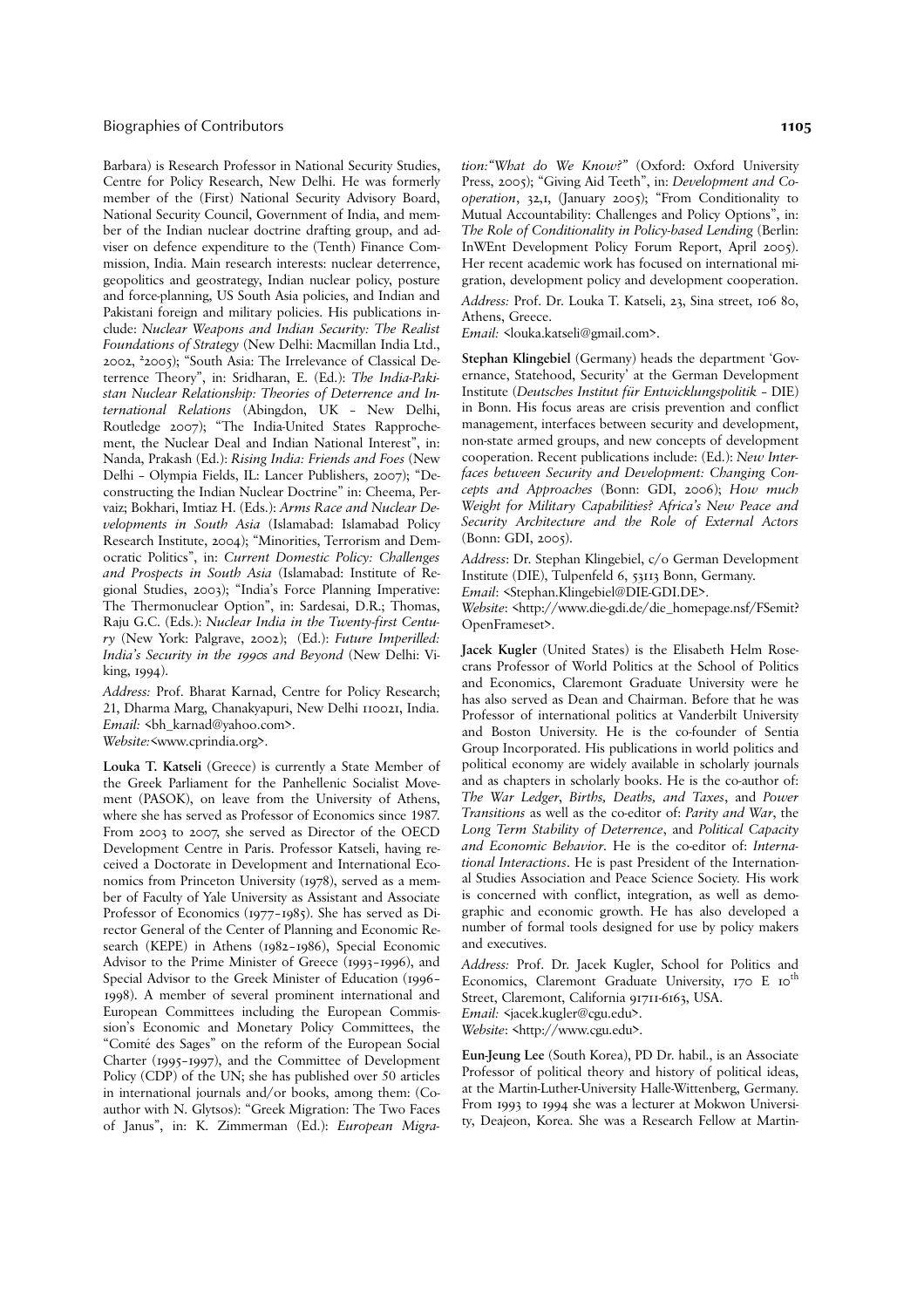Luther-University Halle-Wittenberg, Germany (1995–2000), and at Aoyama Gakuin University, Tokyo (2001–2002). From 2003 to 2005, she was Visiting Research Fellow at Chuo University, Tokyo. Her research work is centred on the intercultural impact of political ideas in East and West, new media and democracy, popular culture and nationalism, politics and culture in East Asia. She has published several books in German, among them: *Korea im demokratischen Aufschwung* [Korea in Democratic Transition] (Leipzig 2005); *"Anti-Europa". Die Geschichte der Rezeption des Konfuzianismus und der konfuzianischen Gesellschaft seit der frühen Aufklärung* [Anti-Europe. History of Reception of Confucianism in Europe since Early Enlightenment] (Münster 2003) and *Konfuzianismus und Kapitalismus* [Confucianism and Capitalism] (Münster 1997).

*Address:* PD Dr. Eun-Jeung Lee, Institute for Political Science, Martin-Luther-University of Halle, 06099 Halle, Germany.

*Email: <*Eun-Jeung.Lee@gmx.net>.

*Website:* <http://www2.politik.uni-halle.de/saage//lee/index. html>.

**Len Le Roux** (South Africa): served in the South African Department of Defence from 1964 to 2000. He obtained his B-Mil degree from the Military Academy in 1968 and completed the Joint Staff Course in 1992. During the period 1995 to 2000 he was involved in the development of the South African White Paper on Defence, the Defence Review and the DOD Transformation Project. After leaving the DOD (with the rank of Major General) in 2000, he remained active in the security debate in Africa through support for the programmes of various NGOs and universities. He specializes in the fields of defence transformation, civilmilitary relations, defence management and budgeting. He joined the Institute of Security Studies (ISS) in Pretoria, as head of its Defence Sector Programme (DSP) on 1 February 2003. Among his recent publications are: "Budgeting for the Military Sector in Africa – Country Study South Africa", in: *Budgeting For The Military Sector In Africa: The Processes and Mechanisms of Control* (SIPRI); "The Defence Sector and the Defence Budget – Minimising Costs and Maximising Benefits", in: *Civil-Military relations in Zambia: A review of Zambia's contemporary CMR history and challenges to disarmament, demobilisation and reintegration* (Pretoria: ISS, 2004); "Challenges for Defence Management in Africa", in: *Guarding the Guardians: Parliamentary oversight and civil-military relations: the challenges for SADC* (Pretoria: ISS 2004); "The South African National Defence Force and its involvement in the Defence Review process" in: *Ourselves to Know: Civil-military relations and defence transformation in Southern Africa* (Pretoria: ISS, 2003); "Defence Sector Transformation – Challenges for Sub-Saharan Africa", in: *African Security Review*, 12,3 (Pretoria: ISS, 2003).

*Address:* Gen. Len Le Roux, Institute for Security Studies, PO Box 1787, Brooklyn Square, 0075, Pretoria, South Africa.

*Email*: <lleroux@issafrica.org>.

*Website*: <http:www.iss.org.za>*.*

**P. H. Liotta** (USA), Professor of Humanities and Executive Director of the Pell Center for International Relations and Public Policy, Salve Regina University, Newport, Rhode Island. See *biographies of editors.*

**Jacob Emmanuel Mabe** (Germany/Cameroon) was born in 1959 in Cameroon. He holds two doctorates in political science from the University of Augsburg (1992) and in philosophy from the university of Munich (1995), and a habilitation from the Technical University in Berlin (2004). He has been teaching political science and philosophy at several universities in Germany. Since 2004 he teaches as Associate Professor for intercultural philosophy at the Technical University and at the Centre of French Studies of the Free University in Berlin. He was also a guest scientist at the Research Centre for European Enlightenment in Potsdam. He is the editor and co-author of the African lexicon, the most important contemporary encyclopaedia on all questions of Africa, as well as author of several books and articles. His recent published books are: *Mündliche und schriftliche Formen philosophischen Denkens in Afrika - Grundzüge einer Konvergenzphilosophie* (Frankfurt: Peter Lang, 2005); *Wilhelm Anton Amo interkulturell gelesen* (Nordhausen: Traugott Bautz, 2007). He is presently writing two new books on: *Thinking with the body* (Stuttgart: Klett-Cotta 2008) and *La philosophie africaine et la pensée convergentialiste* (Paris: L'Harmattan 2008).

*Address*: PD Dr. Dr. Jacob Emmanuel Mabe, Technische Universität Berlin, Institut für Philosophie, Wissenschaftstheorie, Technik- und Wissenschaftsgeschichte, Strasse des 17. Juni 135, D-10623 Berlin, Germany. *Email*: <Jacobemabe@t-online.de>.

*Website*: <www.Jacobmabe.de>.

**Ann C. Mason** (USA) is currently Director of the Fulbright Commission in Colombia and a Research Associate at the University of the Andes in Bogotá. From 1998–2005 she was Professor of Political Science at the same university, and was Chair of the Political Science Department from 2001–2005. Her research interests include state transformations, authority relations, security and regionalism, with special reference to Colombia and the Andean region. She is currently working on a security cartographic project with financing from the Ford Foundation and the Social Science Research Council. Her most recent publications include articles in: *International Political Science Review*, *Security Dialogue*, *Alternatives*, and SSRC's: *Items and Issues*, as well as in the regional journals: *Colombia Internacional Análisis Político*, and *Nueva Sociedad*. She is coeditor of: *La Crisis Política Colombiana*, and a contributing author to the edited volumes: *State and Society in Conflict: Comparative Perspectives on Andean Crises*, and *State Buildin*g.

*Address:* Dr. Ann C. Mason, Fulbright Colombia, Calle 38 #13-37, Bogotá, Colombia**.**

*Email:* <amason@fulbright.edu.co> and <amason@uniandes.edu.co>.

**Richard A. Matthew** (USA), PhD from Princeton University, is Director of the Center for Unconventional Security Af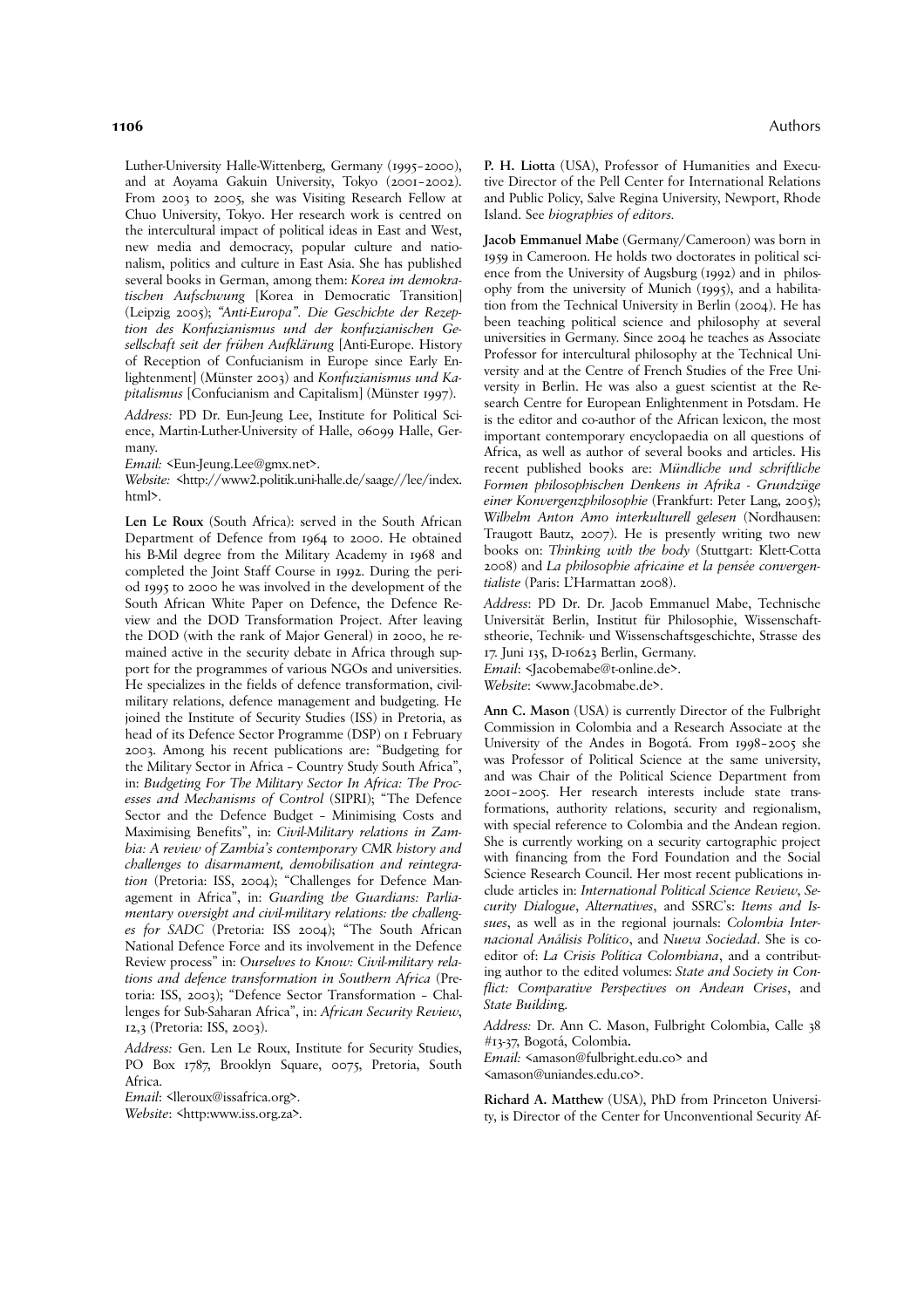fairs (www.cusa.uci.edu) and Associate Professor of International and Environmental Politics in the Schools of Social Ecology and Social Science at the University of California at Irvine. He is also the Senior Fellow for Security at the International Institute for Sustainable Development (IISD); a member of the World Conservation Union's Commission on Environmental, Economic and Social Policy; and a member of the Homeland Security Advisory Council (Region 1). His research focuses on four themes: (1) the structure and dynamics of transnational threat systems such as global terrorism; (2) the relationship between demographic change and new security challenges in democracies; (3) the relationships among microfinance, security and sustainable development; and (4) the environmental dimensions of conflict, human security and peace-building in war-torn societies of the developing world, especially in South Asia and East Africa. He has collaborated with IISD to study environmental change in relation to the causes of conflict, conflict resolution and post-conflict reconstruction in Bangladesh, India, Nepal, Pakistan and Sudan. His research explores ways in which conservation and sustainable development can be designed and implemented to reduce violence and insecurity in different settings. Recent books and coedited volumes include: *Contested Grounds: Security and Conflict in the New Environmental Politics* (SUNY Press, 1999); *Dichotomy of Power: Nation versus State in World Politics* (Lexington, 2002); *Conserving the Peace: Resources, Livelihoods, and Security* (IISD: 2002); *Reframing the Agenda: The Impact of NGO and Middle Power Cooperation in International Security Policy* (Praeger, 2003); *Landmines and Human Security: International Relations and War's Hidden Legacy* (SUNY Press, 2004).

*Address:* Prof. Dr. Richard A. Matthew, School of Social Ecology, University of California, Irvine, CA, USA 92697- 7075.

*Email:* <rmatthew@uci.edu>.

*Website:* <www.cusa.uci.edu>.

**Andreas Maurer** (Germany) is head of the Research Unit EU-Integration at the *Stiftung Wissenschaft und Politik* in Berlin. He focuses on EU institutional reform issues, the parliamentary dimension of European integration, on International Trade Organizations, and on the development of justice and home affairs integration within the EU. His recent books and articles on issues of migration and security have appeared in the AEI-ECSA-series of Nomos Publishers: *Parlamentarische Demokratie in der Europäischen Union. Der Beitrag des Europäischen Parlaments und der nationalen Parlamente* and in: *Journal of Common Market Studies*. He received a PhD in Political Sciences from the University of Gießen (Germany) in 2002, an M.A. in European Political and Administrative Studies from the College of Europe in 1994, Bruges (Belgium) and a Diploma in Political Sciences from the University of Frankfurt on Main in 1993.

*Address:* Dr. Andreas Maurer, Stiftung Wissenschaft und Politik, Deutsches Institut für Internationale Politik und Sicherheit, Ludwigkirchplatz 3-4, 10719 Berlin, Germany. *Email:* <Andreas.maurer@swp-berlin.org >. *Website:* <www.swp-berlin.org>.

**Gordon McBean** (Canada): Ph.D. (The University of British Columbia, Vancouver); Professor of Geography and Political Science and Institute for Catastrophic Loss Reduction, The University of Western Ontario, London. Previously: Assistant Deputy Minister, Meteorological Service of Environment Canada; Professor of Atmospheric and Oceanic Science, The University of British Columbia. His research work has shifted from the studies of weather, climate and ocean systems to issues of environmental policy, natural hazards, weather and climate adaptation and policy issues, role of governments in hazard mitigation and weather and environmental prediction systems. He has published in the journals: *Natural Hazards, Canadian Public Policy and Mitigation and Adaptation Strategies for Global Change.* He is a Fellow of the Royal Society of Canada, the American Meteorological Society and the Canadian Meteorological and Oceanographic Society. He is Chair of the International Council for Science (ICSU) Planning Group on Natural and Human-Induced Environmental Hazards and Disasters.

*Address*: Prof. Dr. Gordon McBean, Institute for Catastrophic Loss Reduction, The University of Western Ontario, London, Ontario, Canada, N6G 2M1. *Email*: <gmcbean@uwo.ca>.

*Website*: <www.iclr.org>.

**Czeslaw Mesjasz** (Poland): Dr hab., Associate Professor, Vice Dean, Faculty of Management, Cracow University of Economics, Cracow, Poland. See *biographies of editors.*

**James F. Miskel** (USA) is a consultant to the defense consulting firm, Alidade Inc. In that capacity he is also the editor of: *Information Age Warfare Quarterly*. He received a PhD (1977) and M.A. from the State University of New York (1971) in history and a BA from Boston College (1968) in history and economics. He is widely published on U.S. national security and international security affairs. He is a former Professor of National Security Affairs and Associate Dean of Academics at the U.S. Naval War College. Since 2005 he has been teaching online courses for the Naval War College and other universities. He has served on the National Security Council under two presidential administrations. His most recent books are: *Disaster Response and Homeland Security: What Works, What Doesn't* (2006) and, as co-author: *Fevered Crescent: Security and Insecurity in the Greater Near East* (2006).

*Address:* Dr. James F. Miskel, 122 Holman Street, Portsmouth, Rhode Island, 02871, USA*. Email:* <jim.miskel@gmail.com>.

**Sami Moisio** (Finland): Ph.D., Docent of Political Geography and Academy of Finland senior research fellow at the Department of Geography of the University of Turku. He served formerly as assistant professor of IR at the University of Lapland and assistant professor of Human Geography at the Universities of Oulu and Turku. His research focuses on geopolitics, environmental politics, regional politics, and European integration. He is the author of several publications and articles on European integration, geopolitical theory, northern Europe and Finland. Among his key publica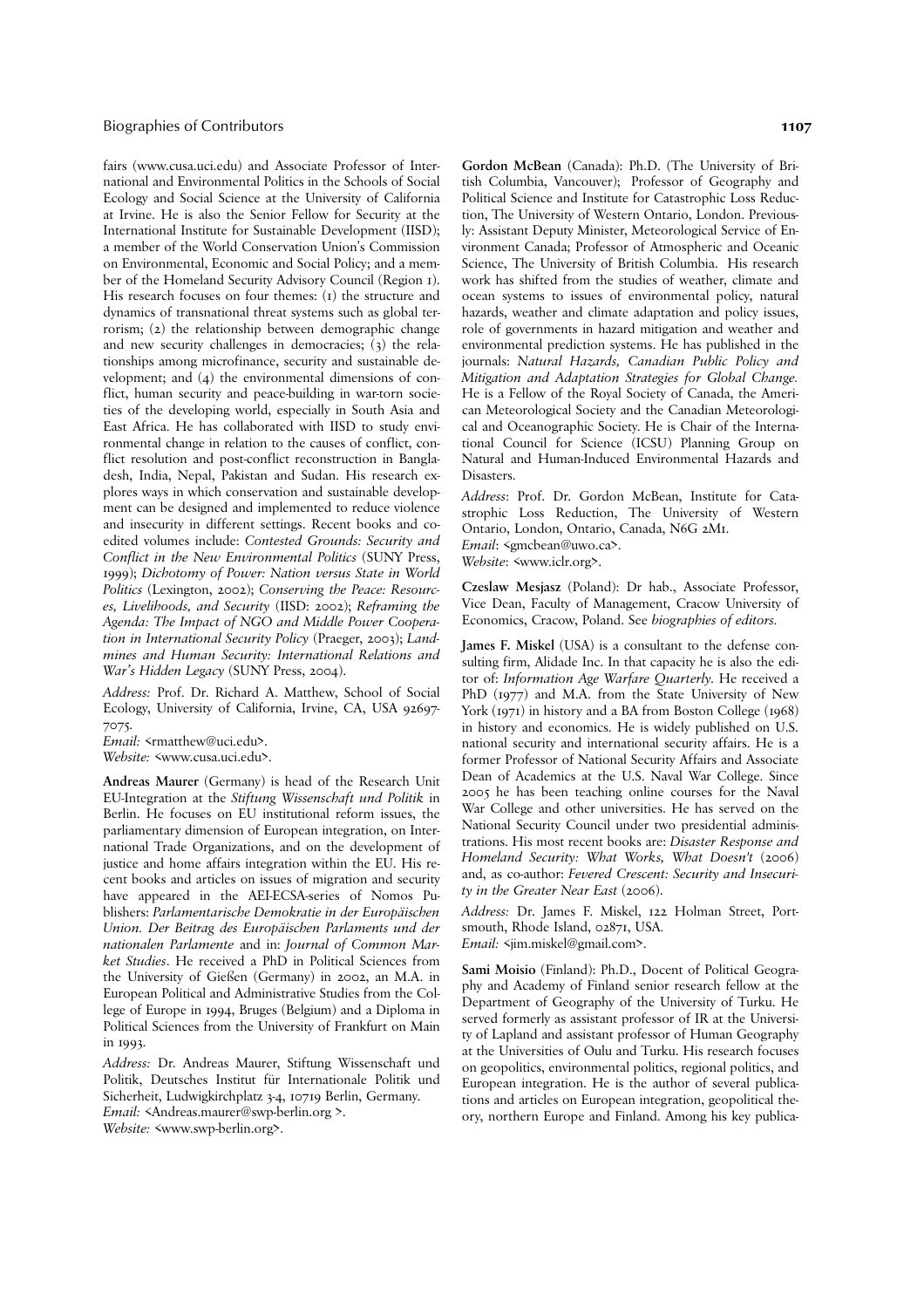tions are: *Geopolitical Struggle for Finland's Membership in the EU* (University of Turku, Finland, 2003) and "Back to Baltoscandia", in: *Geopolitics*, 8,1, 2003.

*Address*: Dr. Sami Moisio, Department of Geography, University of Turku, FIN-20014, Turku, Finland.

*Email*: <sami.moisio@utu.fi>.

*Website*: <http://www.sci.utu.fi/maantiede/English/Staff/ moisio\_e.htm>.

**Rolando Mosca Moschini** (Italy), General, Italian Army Officer, is Military Advisor to the President of the Italian Republic and Secretary of the Supreme Defence Council. He attended several military schools, including the Academy, Staff College and the Defence Centre for High Studies in Rome. He obtained university degrees in strategic sciences, sociology, international and diplomatic sciences, and was awarded a *Laurea Honoris Causa* in Law by the University of Perugia. General Mosca Moschini commanded various military units at all levels, including the  $3<sup>rd</sup>$  Italian Army Corps, and served in the Army General Staff. He was Deputy Secretary General of the Executive Committee for the Intelligence and Security Services (1991–1993). He served for two years at the headquarters of the United Kingdom Mobile Force, and for three years, as Military Attaché to the Italian Embassy in London. In 1993 he was appointed Military Advisor to the Italian Permanent Mission to the United Nations, where he took part in the  $48<sup>th</sup>$ ,  $49<sup>th</sup>$ and 50<sup>th</sup> United Nations General Assemblies and was member of the Italian Delegation in the Security Council. From January 1997 to March 2001 he served as Commanding General of the "Guardia di Finanza" (Economic and Financial Police). From April 2001 to March 2004 General Mosca Moschini was Italian Armed Forces Chief of Defence and from April 2004 to November 2006 he chaired the European Union Military Committee in Brussels. In November 2006 he took over as Military Advisor to the President of the Italian Republic and Secretary of the Supreme Defence Council in Rome.

*Address:* Gen. Rolando Mosca Meschini, Palazzo del Quirinale, Military Advisor's Office, General Rolando Mosca Moschini, Piazza del Quirinale, 00187 Rome, Italy, Phone: +39 6 46.99.22.63/23.00, Fax: +39 6 46.99.24.84. *Email:* <r.mosca\_moschini@quirinale.it>.

*Website:* <http://www.quirinale.it>.

**Syed Mansoob Murshed** (Bangladesh) is professor of the Economics of Conflict and Peace at the Institute of Social Studies in the Netherlands and is also Professor of International Economics at the Birmingham Business School, University of Birmingham in the UK. He was the first holder of the rotating Prince Claus Chair in Development and Equity in 2003. He was a Research Fellow at UNU/WIDER in Helsinki where he ran projects on globalization and vulnerable economies and why some countries avoid conflict, while others fail. He also ran a project on the two economies of Ireland, financed by the International Fund for Ireland at the Northern Ireland Economic Research Centre (NIERC), Belfast. Prior to that he worked at several British universities. He is the author of five books and 80 book chapters and journal articles. His research interests are in

the economics of conflict, aid conditionality, political economy, macroeconomics and international economics.

*Address*: Prof. Dr. Syed Mansoob Murshed, Institute of Social Studies (ISS), Kortenaerkade 12, 2518 AX, The Hague, The Netherlands; and: The Birmingham Business School University of Birmingham, Edgbaston, Birmingham B15 2TT, UK.

*E-mail:* <Murshed@iss.nl>**.**

**Naison Ngoma** (Zambia): Expert Post-Conflict Reconstruction and Peace-Buuilding in the Peace and Security Department of the African Union Commission in Addis Ababa, Ethiopia. He also worked as Senior Researcher in the Defence Sector Programme, Institute of Security Studies (ISS) in Pretoria, South Africa. He is a retired Zambia Air Force Lieutenant Colonel and worked as a defence analyst for twenty-four years. He holds an MA in economics, and a PhD degree in regional security. Among his recent publications are: *Prospects of a Security Community in Southern Africa* (2005); "Civil-Military Relations: Searching for a conceptual framework with an African bias", in: *Civil-Military Relations in Zambia: A review of Zambia's contemporary CMR history and challenges of Disarmament, Demobilisation and Reintegration* (Pretoria: ISS, 2004); "Disarmament, Demobilisation and Reintegration: A Conceptual Discourse": in: *Civil-Military Relations in Zambia: A review of Zambia's contemporary CMR history and challenges of Disarmament, Demobilisation and Reintegration* (Pretoria: ISS, 2004); "Caging the Lions", in: *Guarding the Guardians: Parliamentary Oversight and Civil-Military Relations: The Challenges for SADC* (Pretoria: ISS, 2004); "SADC's Mutual Defence Pact: A final move to a security community?", in: *The Round Table*, 93,375 (2004); "Coups and Coup Attempts in Africa", in: *Africa Security Review*, 12,3 (Pretoria: ISS, 2003): "SADC as a Security Community" in: *African Security Review*, 14,3 (Pretoria: ISS, 2004).

*Address*: Dr. Naison Ngoma, Conflict Management Division, Peace and Security Department, PO Box 3243, Addis Ababa, Ethiopia.

*Email*: <ngoman@africa-union.org>.

*Website*: <www.africa-union.org>.

**Alfred G. Nhema** (Zimbabwe), Ph.D, is the Executive Secretary of the Organization for Social Science Research in Eastern and Southern Africa (OSSREA) in Addis Ababa, Ethiopia. He has published on development issues in developing countries and is the author of: *Democracy in Zimbabwe: From Liberation to Liberalization* (Harare: University of Zimbabwe Publications*,* 2002); (Ed.): *The Quest for Peace in Africa: Transformations, Democracy and Public Policy* (Utrecht, Netherlands: International Books Publishers with OSSREA, 2004), and (Co-ed.): *The Resolution of African Conflicts* and *The Roots of African Conflicts* (London: James Currey Publishers, 2007.

*Address*: Dr. Alfred G. Nhema, Organization for Social Science Research in Eastern and Southern Africa (OSSREA), P.O. Box 31971, Addis Ababa, Ethiopia.

*Email*: <anhema@ossrea.net>.

Web: <http://www.ossrea.net>.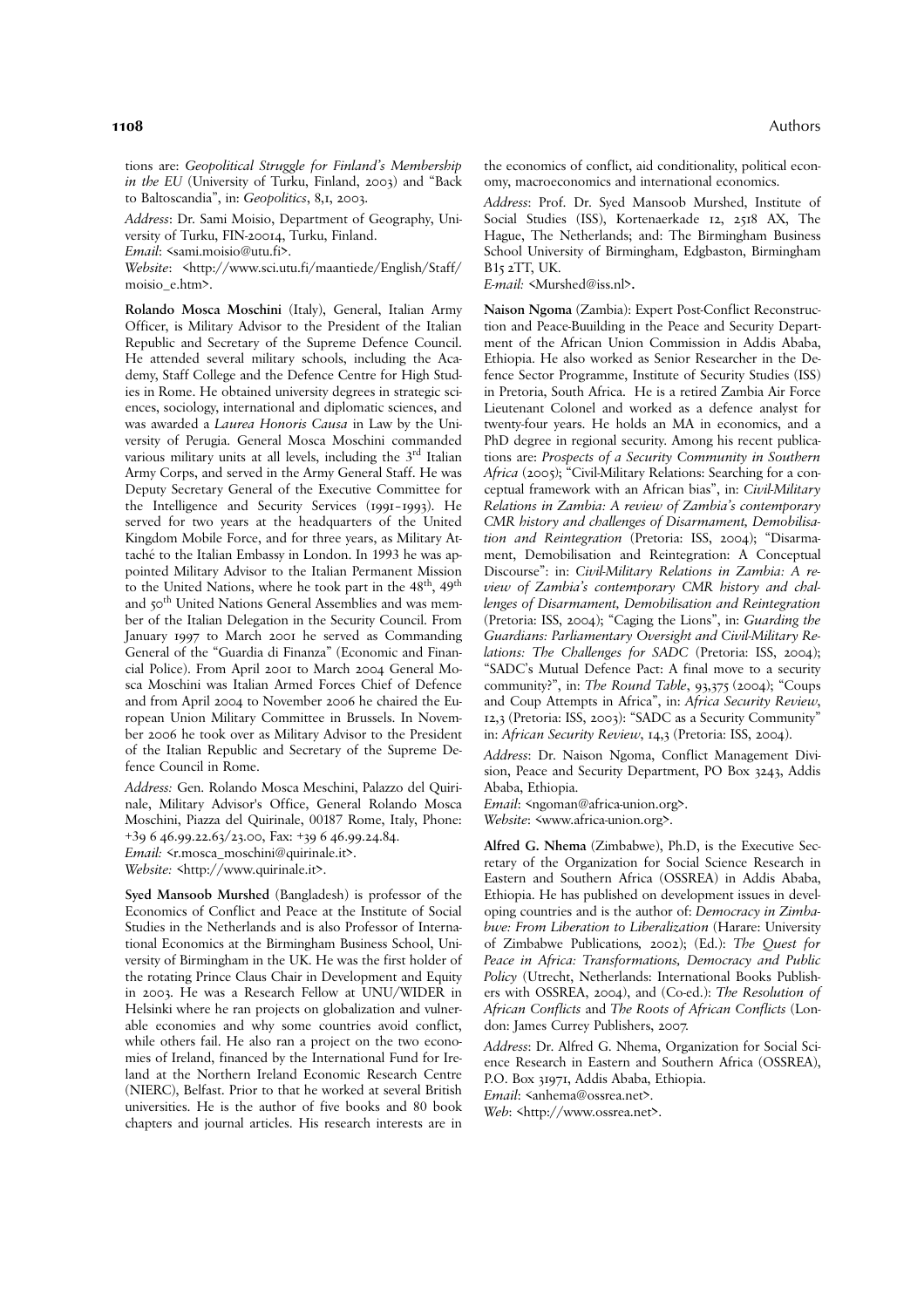**Heiko Nitzschke** (Germany) is desk officer for UN Peacekeeping and Security Council Affairs at the Federal Foreign Office of the Federal Republic of Germany. From 2002– 2004, he was senior programme officer at the International Peace Academy in New York, where he worked in the programme on 'Economic Agendas in Civil Wars'. He holds Master Degrees in Public Administration and in International Affairs from the University of Potsdam, Germany, and the School of International and Public Affairs (SIPA) at Columbia University, New York. Among his publications are: (Co-ed. with Karen Ballentine): *Profiting from Peace: Managing the Resource Dimensions of Civil War* (2006); (Co-author with Karen Ballentine): "Business and Armed Conflict: An Assessment of Issues and Options", in: *Die Friedens-Warte* (2004); (Co-author with Simon Chesterman): "Les Nations Unies et la 'Nation indispensable' dans l'ombre de l'Iraq", in: *Le Banquet* (2004); (Co-author with Karen Ballentine): "The Political Economy of Civil War and Conflict Transformation", in: *Berghof Handbook* (2005); (Co-author with Kaysie Studdard): "Transforming War Economies" in: *International Peacekeeping* (2005); (Co-author with David M. Malone): *Economic Agendas in Civil Wars: What We Know, What We Need to Know*. UNU-WIDER discussion paper (2005); (Co-author with Peter Wittig): "UN-Friedenssicherung: Herausforderungen an die deutsche Außen- und Sicherheitspolitik" in: *Vereinte Nationen* (2007).

*Address:* Heiko Nitzschke, c/o Division VN01. German Foreign Office, Am Werderschen Markt 1, 10117 Berlin, Germany.

*Email*: <heiko.nitzschke@diplo.de>.

**Karen O'Brien** (USA), Chair of the Project on *Global Environmental Change and Human Security* (GECHS), is a professor in the Department of Sociology and Human Geography at the University of Oslo, Norway. She is interested in issues related to climate change vulnerability in the context of multiple stressors, and in understanding adaptation as a social process. Her research has focused on deforestation and climate change in southern Mexico; climate variability and the use of seasonal forecasts in southern Africa; and trade liberalization and climate change in India. She is a Lead Author on the adaptation chapter for the Intergovernmental Panel on Climate Change (IPCC): *Fourth Assessment Report*. Her publications include three books: *Sacrificing the Forest: Environmental and Social Struggles in Chiapas* (Westview, 1998), (Co-ed. with C. Vogel): *Coping with Climate Variability: User Responses to Seasonal Forecasts in Southern Africa* (Ashgate, 2003); (Co-author with R. Leichenko): *Double Exposure: Global Environmental Change in an Era of Globalization* (Oxford University Press, 2008). She has published articles in journals such as: *Climatic Change*, *Global Environmental Change*, *Mitigation and Adaptation Strategies for Global Change*, *Climate Policy*, *Ambio*, and the *Annals of the Association of American Geographers*.

*Address:* Prof. Dr. Karen O'Brien, P.O. Box. 1129 Blindern, N-0318 Oslo, Norway.

*Email:* <karen.obrien@sgeo.uio.no>.

*Website:* <http://www.gechs.org/science-committee/obrien/>.

**U. Joy Ogwu** (Nigeria) was Minister of Foreign Affairs of Nigeria (2006–2007) and previously she served as Director General of the *Nigerian Institute of International Affairs* (NIIA), Nigeria, as chair of the Centre for Advanced Social Science in Port-Harcourt and as chairperson of the United Nations Secretary-General's Advisory Board on Disarmament Matters for 2006. She is Professor of Political Science and International Relations. She obtained her BA and MA in Political Science from Rutgers University (USA) and a Ph.D. from the University of Lagos in Nigeria in 1977, when she joined the Institute of International Affairs at the University of Lagos. She lectured at the *Nigerian National War College* and the *Nigerian Institute for Policy and Strategic Studies* (NIPSS), later she joined the NIIA as a lecturer, headed the research department on international politics before she became Director General of the NIIA. In her studies she focused on Latin America and on possibilities of a South-South relationship between Sub-Saharan Africa and Latin America. In her activities in the government as a member of the *Presidential Advisory Council on International Relations* she influenced the relationship of Nigeria with South America and she initiated the United Nations Educational Social and Cultural Organization (UNESCO) funded programme for teaching human rights in Nigerian schools. Her publications include: (Ed.): *Nigerian Foreign Policy: Alternative Futures* (Macmillan 1986); (Ed.): *Nigeria's International Economic Relations*; *Dimensions of Dependence and Change* (1988, rev. 2005; *The Economic Diplomacy of the Nigerian State* (1992, 2001); *The Nigerian Navy and the South Atlantic* (1995); (Ed.): *New Horizons for Nigeria in World Affairs* (2005). She has published extensively in scholarly journals and books and lectured on South-South and Latin America's foreign relations. Several publications appeared in Portuguese, Spanish, French and Croatian.

*Address*: Prof. Dr. U. Joy Ogwu, The Nigerian Institute of International Affairs, 13/15 Kofo Abayomi Street, Victoria Island, Lagos, Nigeria.

*E-mail*: <dgogwu@yahoo.com>.

*Website*: <http://www.niianet.org/>.

**Mitsuo Okamoto** (Japan), Professor Emeritus of Hiroshima Shudo University; Ph.D. in Ethics and Peace Studies from Kyoto University after studies in Tokyo, Philadelphia (USA), and Heidelberg (Germany). He was President of the Peace Studies Association of Japan and Member of the Science Council of Japan and Director of its Committee for Peace Research. Currently, he is Director of the Hiroshima Center for Nonviolence & Peace, President of the Photo Exhibition of Radiation Victims, Article Nine Society Hiroshima, and Co-Chair of the Hiroshima Alliance for Nuclear Weapons Abolition (HANWA). He was Visiting Fellow at Harvard Law School, Visiting Professor at Arizona State University (USA); University of Salzburg, European Peace University (Austria); Woodbrooke College and University of Birmingham (UK). He is author of: *Heiwagaku wa Uttaeru [What Peace Studies Pleads]* (Kyoto: Horitsu Bunka Sha, 2005); (Co-Ed. with Masaki Yokoyama): *Heiwagaku no Ajenda* [The Agenda of Peace Studies] (Kyoto: Horitsu Bunka Sha, 2005); *Heiwagaku--Sono Kiseki to Tenkai*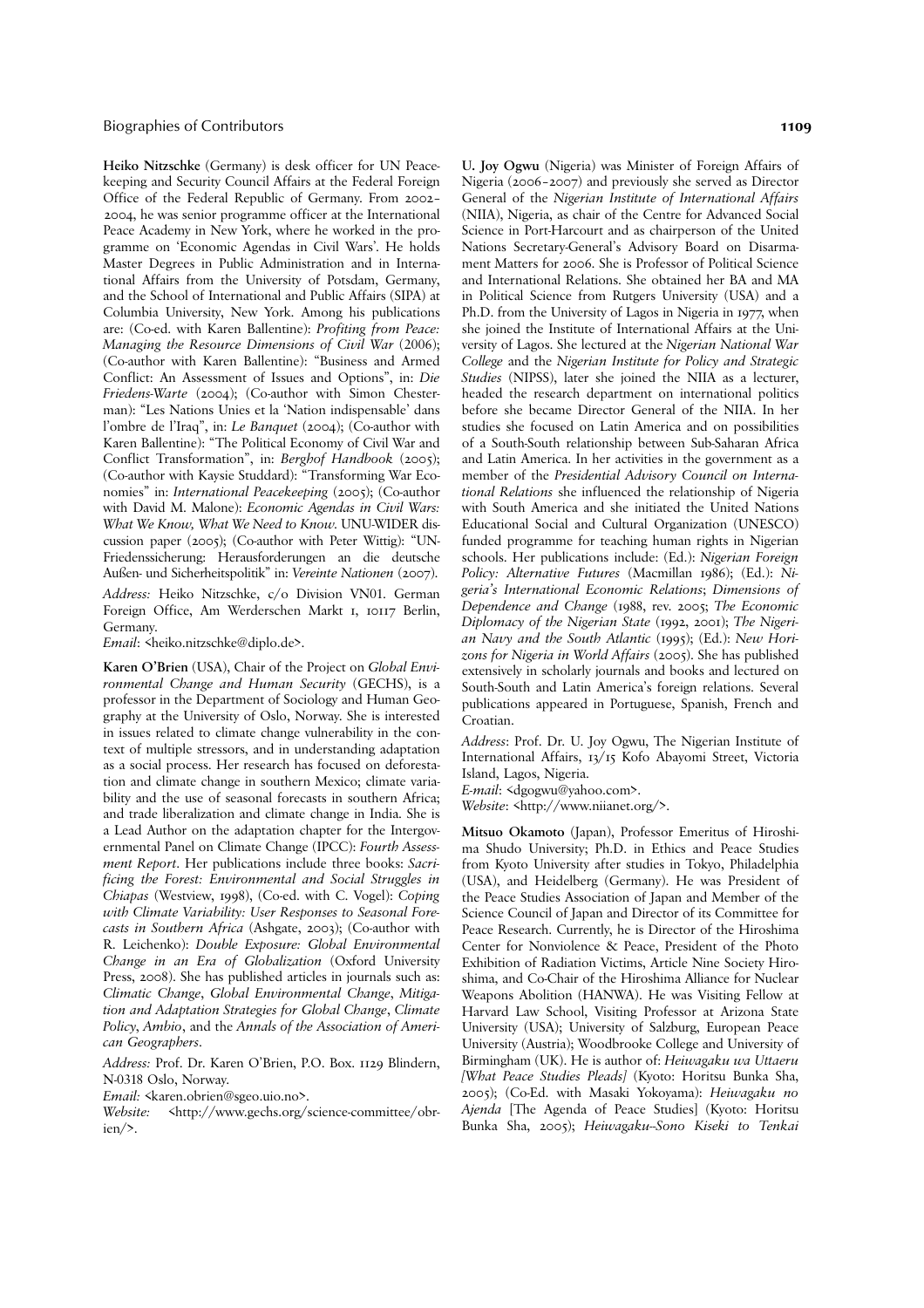[Peace Studies – Its History and Progress] (Kyoto: Horitsu Bunka Sha, 1999): (Co-Ed. with Masaki Yokoyama): *Heiwagaku no Genzai* [Peace Studies in the Making] (Kyoto: Horitsu Bunka Sha, 1999); *Peace Studies in the Nuclear Age* (Institute for Advanced Studies, Hiroshima Shudo University, 1996); *Heiwagaku o Tsukuru-Koso, Rekishi, Kadai* [Peace Studies for Beginners - Its Concept, History, and Tasks] (Hiroshima Peace Culture Foundation, 1993); "An Overview of Global Peace Education Movement", in: Cremin, Peadar (Ed.): *Education for Peace* (Dublin: Educational Studies Association of Ireland and the Irish Peace Institute, 1993); "Peace Studies and Christian Responsibility", in: Matsuki, Suguru; Swain, David L. (Eds.): *Called to be Peacemakers* (Kyobunkan Pub. Co., 1989); "Euroshima between Hiroshima and Terrashima", in: Abrecht, Paul; Koshy, Ninan (Eds.): *Before It's Too Late. The Challenge of Nuclear Disarmament. The Complete Hearing on Nuclear Weapons and Disarmament* (Geneva: World Council of Churches, 1983), and of many articles in Japanese, English and German, primarily in peace studies.

*Address*: Prof. Dr. em., Mitsuo Okamoto, 3-10-37-2 Ozukanishi, Asaminami-ku, Hiroshima 731-3167. Telephone: T/F +81-82-848-9054.

*E-mail*: <okamoto@shudo-u.ac.jp>.

**Tamayo Okamoto** (Japan), former Professor of Bioethics, Hiroshima Prefectural College of Health Sciences; Ph.D. in philosophy from Michigan State University. Her publications include: "Means and Ends", in: *Encyclopedia of Violence, Peace and Conflict*. (San Diego: Academic Press, 1999); "Dewey and Taisho Democracy", in: *Studies in Comparative Philosophy*, No. 26 (Tokyo 2000); "Human Nature, Violence and Peaceful Coexistence. Humanity at the Turning Point", in: Servomaa, Sonja (Ed.): *Essays on Contemporary Philosophy* (Helsinki: University of Helsinki Renvall Institute Publications 23, 2006).

*Address:* Prof. Dr. Tamayo Okamoto, 3-10-37-2 Ozuka-nishi, Asaminami-ku, Hiroshima 731-3167. Telephone: T/F +81-82- 848-9054.

*E-mail: <*tamaokamoto@nifty.com>.

**Úrsula Oswald Spring** (Mexico), research professor at the National University of Mexico, in the Regional Multidisciplinary Research Center (CRIM). See *biographies of editors.*

**Roderick Parkes** (UK) is researcher at the *Stiftung Wissenschaft und Politik* in Berlin. He focuses on the development of justice and home affairs integration in the EU. Recent articles by Parkes on issues of migration and security have appeared in the: *European Journal of Migration and Law* and *The Political Quarterly*. He received an M.Phil in European Studies from Cambridge University in 2002 and is a PhD candidate at the University of Bonn.

*Address*: Roderick Parkes, Stiftung Wissenschaft und Politik, Deutsches Institut für Internationale Politik und Sicherheit, Ludwigkirchplatz 3-4, 10719 Berlin, Germany.

*Email:* <Roderick.Parkes@swp-berlin.org>.

*Website:* <www.swp-berlin.org>.

**Heikki Patomäki** (Finland) is professor of world politics at the University of Helsinki, Finland, and part-time innovation professor of globalization and global institutions at the RMIT University in Melbourne, Australia. He is also the Research Director of NIGD, Network Institute for Global Democratisation, and Vice Director of the Centre of Excellence in Global Governance Research in Helsinki. His publications comprise 11 monographs; 9 edited or co-edited books and special issues; about 90 articles or book chapters; over 30 reviews, discussions and the like; and about 100 popular articles and columns. His recent books in English include: *Democratising Globalisation. The Leverage of the Tobin Tax* (London: Zed Books, 2001); *After International Relations. Critical Realism and the (Re)Construction of World Politics* (London: Routledge, 2002); (Co-author with Teivo Teivainen): *A Possible World. Democratic Transformation of Global Institutions* (London: Zed Books, 2004); *The Political Economy of Global Security. War, Future Crises and Changes in Global Governance* (London: Routledge, 2007).

*Address*: Prof. Dr. Heikki Patomäki, Helsinki Collegium for Advanced Studies, P.O. Box 4, FIN-00014 University of Helsinki, Finland, Tel +358-(0)9-191 24818, Fax +358-(0)9-191 24509; Street address: Fabianinkatu 24, Helsinki, Finland. *E-mail*: <heikki.patomaki@helsinki.fi>.

*Website*: <http://www.valt.helsinki.fi/vol/staff/patomaki/ index.htm>.

**Domício Proença Júnior** (Brazil): Professor, Production Engineering Programme, Coppe/UFRJ, University of Brazil, Rio de Janeiro; Chairman, Group for Strategic Studies; M.Sc. and D.Sc. (Coppe/UFRJ); he is a graduate of: *Escola Superior de Guerra* [Brazilian National War College]. Awarded Brazilian Order of Merit for National Defense. Member of the International Institute for Strategic Studies (IISS, London). Former member of the Brazilian Ministry of Defence Council of Notables, Rio de Janeiro; State Governor's Panel on Public Security. Select Publications: (Ed.): *Uma Avaliação da Indústria Bélica Brasileira* [An Assessment of the Brazilian Arms Industry] (1994) and *Indústria Bélica Brasileira: ensaios* [Brazilian Arms Industry Essays] (1994); (Co-author with Eugenio Diniz): *Política de Defesa no Brasil, uma análise crítica* [Defence Policy in Brazil: A critical analysis], 1998; (Co-author with Eugenio Diniz and Salvador Ghelfi Raza): *Guia de Estudos de Estratégia* [Guide for the Study of Strategy] (1999). Recent publications include: "The Theoretical Standing of Peacekeeping Operations", in: *Low Intensity Conflict and Law Enforcement*, 1 (2002); (Co-author with E.E. Duarte): "The Concept of Logistics Derived from Clausewitz: all that is required so that the fighting force can be taken as a given", in: *Journal of Strategic Studies*, 3 (2005); (Co-ed. with Clóvis Brigagão): *Paz & Terrorismo* [Peace and Terrorism] (2005); (Co-author with Jacqueline Muniz): "'Stop or I'll call the police!': The effects of police encounters over time or the idea of police", in: *British Journal of Criminology*, 1  $(2006).$ 

*Address*: Prof. Dr. Domício Proença Júnior, Cx. Postal 68507, PEP/Coppe/UFRJ, 21945-097 Cidade Universitária RJ, Brasil.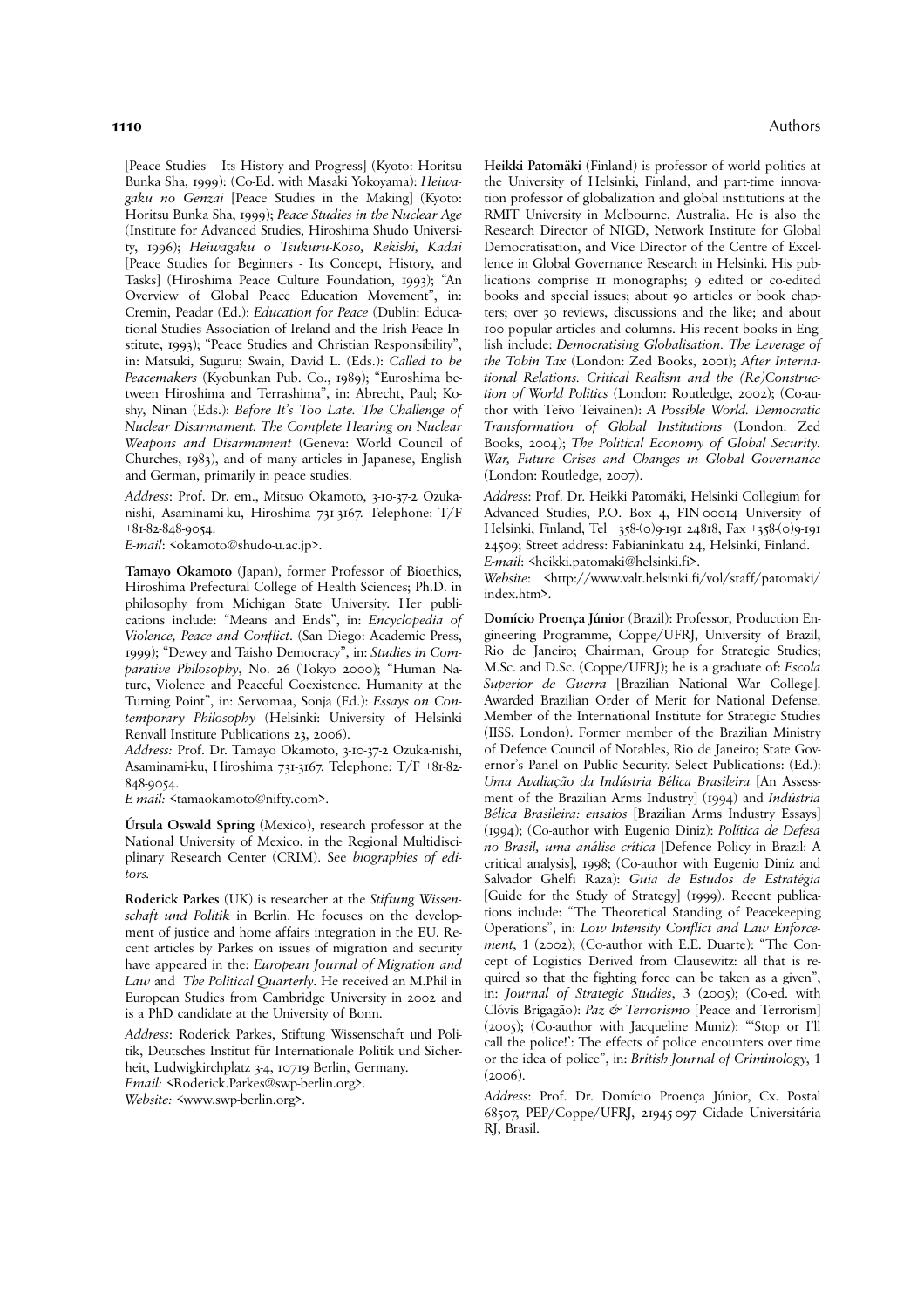*Email*: <domicio@centroin.com.br>.

*Website*: <http://www.coppe.ufrj.br/coppe/catalog/production.pdf> and

personal biographical data: <http://buscatextual.cnpq.br/ buscatextual/visualizacv.jsp?id=K4786601P7>.

**Kurt Werner Radtke** (Japan, Netherlands, Germany) has been Professor of Chinese and Japanese studies at the Institute of Asia-Pacific Studies at Waseda University, Tokyo since 1998. Between 1974 and 1978 he was Senior Lecturer in charge of the Department of Japanese at Waikato University (Hamilton, New Zealand). From 1978 to 1998 he occupied various positions at Leiden University (Netherlands) in the Chinese and Japanese Departments, since 1987 as Professor in the Faculty of Letters. Since 1979 he had visiting positions in Japan (Institute of Developing Economies, Tokyo), China (Beijing University, Beijing Normal University, and the IIR in Taipeh), and taught summer courses on Chinese politics at Sophia University, Tokyo (1988–1997). He has widely published mainly in English, Chinese and Japanese on international (security) relations in East Asia, the history and current state of Sino-Japanese relations, as well as (comparative) culture and the literature of China and Japan. Books: *Poetry of the Yuan Dynasty* (Canberra: ANU, Faculty of Asian Studies Monographs, 1984); *China's Relations with Japan,* 1945–83*: The role of Liao Chengzhi* (1990); (Co-ed. with Tony Saich): *China's Modernisation. Westernisation and Acculturation* (1993); (Co-ed. with: J. Stam, J. Groenewegen, L.M. van der Mey): *Dynamics in Pacific Asia: Conflict, Competition and Cooperation* (1998); (Co-editor with Gert Teitler): *The Reports on the Sino-Japanese War by De Fremery* 1937–1939 (1999); (Co-ed. with R. Feddema): *Comprehensive Security in Asia, views from Asia and the West on the changing Security Environment* (2000); (Co-ed. with M.L. Wiesebron): *Competing for Integration. Japan, Europe, Latin America, and Their Strategic Partners* (2002). He is currently writing a book that deals with East Asia society, economics, politics and security in the general framework of neo-geopolitics, presenting a theory of globalization in East Asia.

*Address*: Prof. Dr. Kurt Werner Radtke, Parelstraat 18, 2332 JK Leiden, The Netherlands.

*Email*: <Radtke@hetnet.nl>.

*Website*: <http://www.radtkezemi.com/>.

**Katja Roehder** (Germany) is senior project manager with Capacity Building International (InWEnt), Bonn, and an independent development consultant based in Frankfurt on Main. Since 2003 she works as an associate researcher with the German Development Institute (DIE), Bonn on crises prevention issues and development policy with regard to Africa. Recent publications include: *Development-Military Interfaces. New Challenges in Crises and Post-conflict Situations* (2004, with Stephan Klingebiel); *Entwicklungspolitische Handlungsfelder im Kontext erodierender Staatlichkeit in Subsahara-Afrika* (2004).

*Address:* Katja Roehder, c/o German Development Institute (DIE), Tulpenfeld 6, 53113 Bonn, Germany. *Email:* <Katja.Roehder@t-online.de>.

**Francisco Rojas-Aravena** (Chile): PhD in Political Science and Specialist in International Relations and International Security. From 1996 to 2004 he was Director of the Latin American Faculty of Social Sciences in Chile (FLACSO-Chile), and since 2004 he is the Secretary General of the Latin American Faculty of Social Sciences (FLACSO). Early in his career, he was professor of international relations, international cooperation, Latin America in world politics and US foreign policy towards Central America at the National University in Costa Rica (UNA). He has also served as Research Coordinator of the School of International Relations at the same university. He has taught at Stanford University in the Santiago de Chile Campus and was Fulbright professor at the Latin American and Caribbean Center of Florida International University (FIU) Miami (1986–1987). With some regularity, he has been invited to lecture at the MA and PhD programme in Latin American Studies at the Complutense University, and Ortega y Gasset University in Madrid. He has served as consultant of the United Nations programs of UNDP and ECLAC. He is also a member of the Latin American Advisory Board of the Open Society Institute (OSI), and of the Equitas Foundation. He has published extensively on political science, foreign policy, conflict resolutions and negotiations, defense and security matters of the Americas. His last two book are: *La Seguridad en las Américas: Nuevos y Viejos Desafío* (*The Security in the Americas, New and Old Challenges)*; (Co-ed. with Klaus Bodemer): *Iberoamerica* (Madrid: Vervuert, 2005); (Co-author with Wilhelm Hofmeister, Luis Guillermo Solís): *La percepción de Brasil en el contexto internacional: Perspectivas y desafíos,* vol 1: *América Latina;* vol. 2*: África, Asia y Europa* [International Perception of Brazil. Book 1: Latin America; Book 2: Africa, Asia and Europe.] (Río de Janeiro: Konrad-Adenauer-Stiftung, 2007).

*Address:* Prof. Dr. Francisco Rojas-Aravena, Secretary General of FLACSO, PO Box 5429. San José 1000. Costa Rica. *Email:* <frojas@flacso.org>.

*Website:* <http://www.flacso.org>.

**Martin R. Rupiya** (Zimbabwe): Senior Researcher, Defence Sector Programme (DSP) at the Institute for Security Studies (ISS), based in Tshwane (Pretoria), South Africa. A retired Lieutenant Colonel from the Zimbabwe Defence Forces, has a PhD in Military History from the University of Zimbabwe (UZ) as well as an MA in War & Strategic Studies from King's College, London. Since 1990, he has offered related African Security Courses at the Universities of Zimbabwe, Witwatersrand and Rhodes in South Africa. Amongst his more recent and relevant publications are: (Ed.): *The Enemy Within: Southern African Militaries' Quarter Century Battle with HIV & AIDS* (Pretoria: ISS, 2006); (Ed.): *Evolution & Revolutions: A Contemporary History of Militaries in Southern Africa* (Pretoria: ISS, 2005); "A Critique of the Efficacy Towards Providing AID to Africa's Peace & Security Agenda", in: *Reality of AIDS Report* 2006 (Philippines: Reality of aid, 2006); "Zimbabwe in South Africa's Foreign Policy: A Zimbabwean View", in: *South African Yearbook of International Affairs* (Johannesburg: South African Institute for International Affairs (SAI-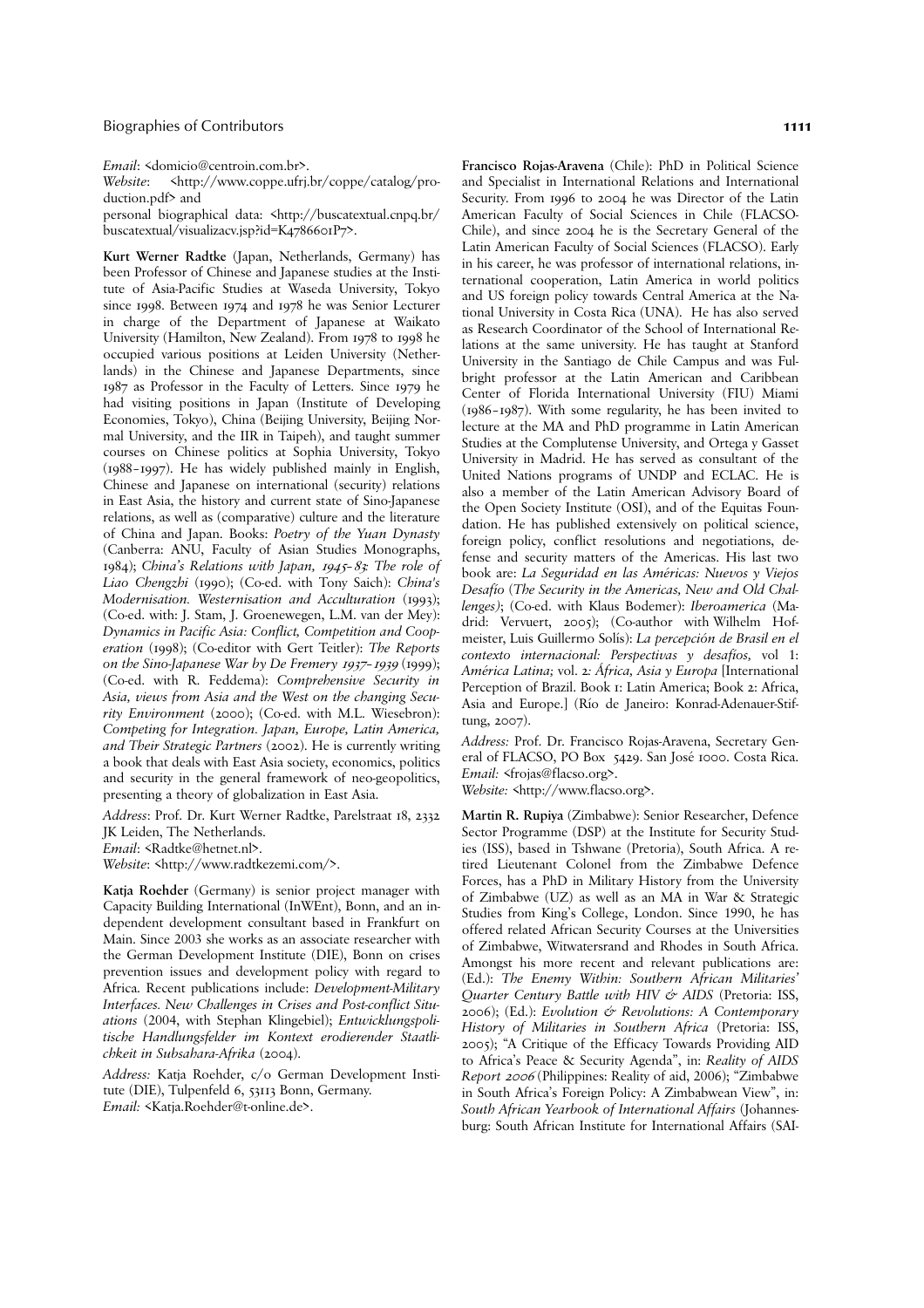IA), 2003); "Eight Years of Tension, Misperception and Dependence, April 1994 to December 2002 – Zimbabwe-South Africa Foreign Relations", in: *Alternatives, Journal of International Relations,* 1,4 (Winter) 2002: 158–175; "The Implications of Food Security in Africa", in: *African Security Review,* 13,1 (2004): 83–89.

*Address*: Dr. Martin R. Rupiya, Institute for Security Studies, P.O. Box 1787, Brooklyn Square, 0075, Pretoria, South Africa.

*Email*: <mrupiya@issafrica.org>.

*Website*: <http://www.issafrica.org>.

**Varun Sahni** (India) is Professor in International Politics at Jawaharlal Nehru University (JNU), New Delhi and Chairperson of the Centre for International Politics, Organization and Disarmament (CIPOD). He is the Editor of *South Asian Survey*, and lectures at the Foreign Service Institute and the National Defence College in New Delhi. Before joining the JNU faculty in 1995, Varun Sahni was Junior Research Fellow in Politics and Junior Dean at Lincoln College, Oxford; Resident Fellow of the Rajiv Gandhi Institute for Contemporary Studies, New Delhi and Reader in Latin American Politics at Goa University. He has held visiting fellowships/professorships at Sandia National Laboratories, Albuquerque, New Mexico (1997), CIDE, Mexico City (1997–1999) and the National Defense University, Washington, DC (2003), the last under the Fulbright Military Academies Initiative. His has been *"Personalité d'Avenir"* at the French Foreign Ministry (1995) and a Member of Mexico's *Sistema Nacional de Investigadores* (1999–2002). He serves on the editorial boards of: *The Chinese Journal of International Politics* (Oxford University Press), *Asian Security* Series (Stanford University Press) and *Contemporary Politics* (Taylor & Francis). Originally a student of military politics in Latin America, he now researches in the areas of International Relations theory, specifically focusing on great powers, emerging powers, nuclear deterrence issues and Asian security. His research articles have been published in: *Current History*, *Contemporary South Asia* and *Journal of Latin American Studies*. He is currently writing a text book on world politics for graduate students in South and Southeast Asian universities. He has recently been awarded a fellowship by the New India Foundation to write a book on India's external security.

*Address:* Prof. Dr. Varun Sahni, Room 215, School of International Studies, Jawaharlal Nehru University, New Delhi 110067, India.

*Email:* <varunsahni@mail.jnu.ac.in> and <varun\_sahni@ yahoo.com>.

**Georgina Sánchez** (Mexico): is an independent consultant graduated in political science at the Universidad Autónoma Metropolitana (Mexico), has a M.A. in international relations from the Institut d'Etudes Politiques de Paris, and has studied at the National Defense University (Washington). Her main areas of expertise are strategic planning and prospects for security, democracy, development and social cohesion in Latin America. She is the author and editor of: *Les chemins incertains de la démocratie en Amérique latine: Strategies de transition et de consolidation politiques* (Paris:

L'Harmattan 1993); *Estamos Unidos Mexicanos? Los límites de la cohesión social en México*" (Mexico: Planeta 2001) for the Club of Rome. Among her publications are: "Small Arms in North America: a Threat to Hemispheric Security" (FLACSO 2007); "Mexico and Cuba relations" in: John Kirk, Carlos Alzugaray, Michael Erisman (Eds.): *Cuba's foreign relations* (Florida: University of Florida, 2005); (Co-author with Raúl Benítez Manaut): "Avances y límites de la participación de México en la seguridad hemisférica en el siglo XXI", in: Center for Hemispheric Defense Studies (Washington: Defense National University, 2004); "Prospectiva de la seguridad de México" in: Ursula Oswald, Mario Salinas (Eds.), in: *Culturas de Paz, Seguridad y Democracia en América Latina* (Mexico: UNAM, 2002). She is Executive Director of the Colectivo de Análisis la Seguridad con Democracia, a non governmental organization.

*Address*: Dr. Georgina Sánchez, Circuito Cuernavaca Mz. 1 Lote 2, Ahuacatepec, Cuernavaca, Morelos, Mexico. *Email*: <prospectiva@confluencias.com>. *Website*:<www.seguridadcondemocracia.org>.

**John Saxe-Fernández** (Mexico), Ph.D., professor at the Faculty of Political Science, National Autonomous University of México (UNAM); director, research programme: "El Mundo en el Siglo XXI", of the Center for Interdisciplinary Research in the Sciences and Humanities, UNAM; former director of: *Proyecto Lázaro Cárdenas*, sponsored by CONACYT, UNAM and PEMEX; he directed the 'seminar on development theory' at the Institute of Economic Research, UNAM, and the 'project on the geo-economy and geopolitics of capital' sponsored by DGAPA-UNAM. He studied at the Colegio San Luis Gonzaga, Universidad de Costa Rica (UCR); B.A. in Sociology from Brandeis University, Massachusetts; M.A: in Sociology and Anthropology, Washington University, St. Louis Missouri (WU); Ph.D. in Latin American Studies, National Autonomous University of México (UNAM). *Honors*: "Charles Darwin" Mención Honorífica, by UCR and the British Government; Wein International Fellowship at Brandeis; Pan American Union Fellowship at WU; Adlai E. Stevenson Fellowship at the United Nations, New York; Premio Universidad Nacional 2000, Jesus Silva Herzog prize by the Institute of Economic Research. Editorial adviser of: *International Journal of Politics Culture and Society,* New York, and of several professional journals in México and Latin America; former professor at Hofstra University, New York; California State University, Los Angeles; he lectured in México, Latin America, the U.S. and Canada. He published in professional journals in Mexico, Costa Rica, Venezuela, Brazil, Argentina, Peru, Colombia, Cuba, USA, Canada, France, UK, Denmark, Belgium, Germany, Spain. Among his major books are: *Proyecciones Hemisféricas de la Pax Americana* (Lima: Campodónico, 1971; Buenos Aires: Amorrortu, 1975); *De la Seguridad Nacional* (México, D.F.: Grijalbo, 1975); *Ciencia Social y Política Exterior* (México, D.F.: UNAM, 1978); *Petróleo y Estrategia* (México, D.F.: Siglo XXI, 1980); (Co-authored with Pablo González Casanova): *El Mundo Actual* (México, D.F.: Siglo XXI, 1996); *Globalización: Crítica a un Paradigma* (México, D.F. - Barcelona: Plaza &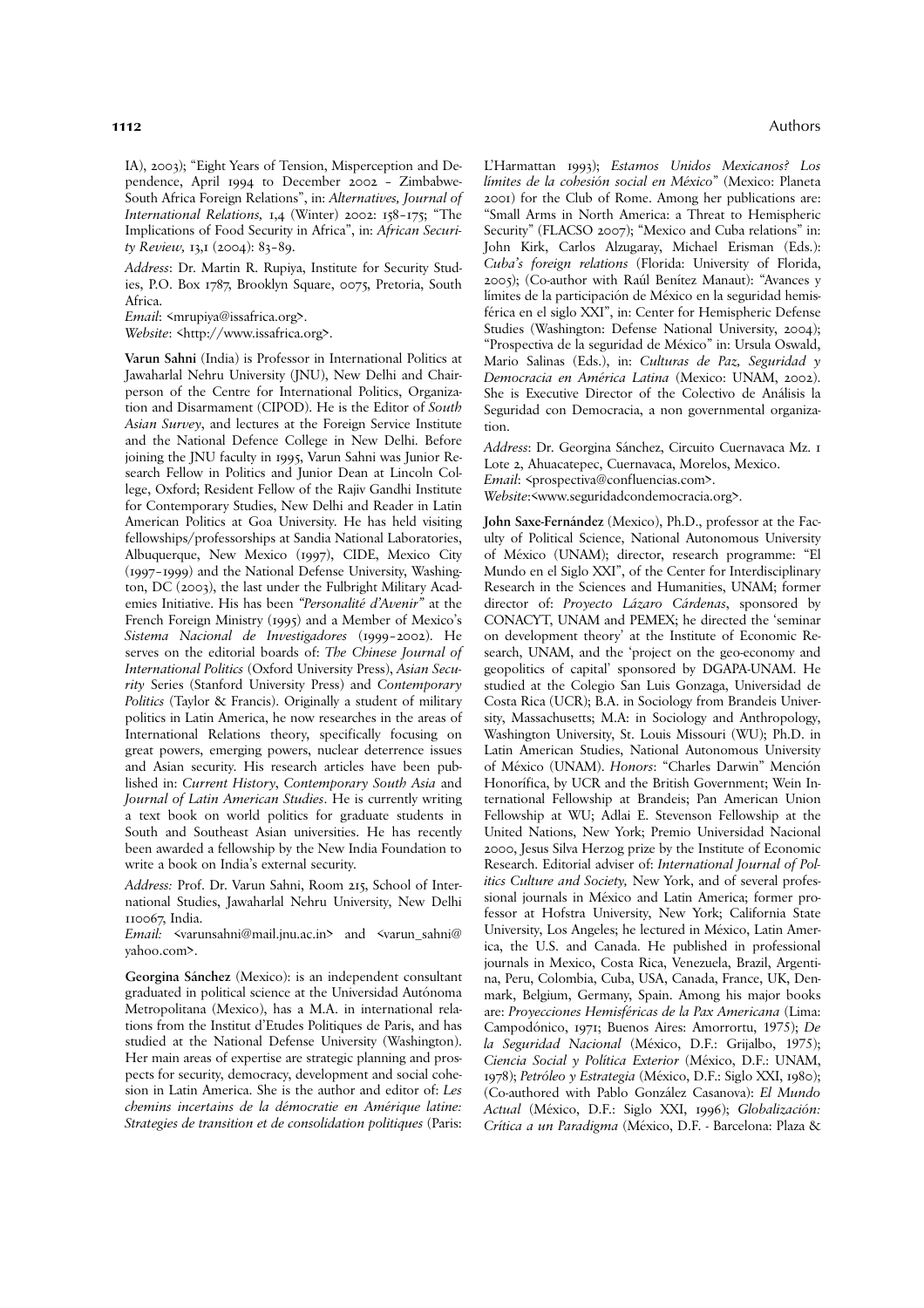Janés, 1999, 2002, 2003); (Co-author with James Petras): *Globalización, Imperialismo y Clase Social* (Buenos Aires: Lúmen, 2001, 2004); *La Compra-Venta de México* (México, D.F. – Barcelona: Plaza & Janés, 2002, 2005); (Co-author with Gian Carlo Delgado): *Banco Mundial y Desnacionalización Integral* (México, D.F.: Ceiich-UNAM, 2003); (Co-author with Gian Carlo Delgado): *El Imperialismo en América Latina* (Habana: Marinelo, 2004); and: *Imperialismo y Banco Mundial* (Madrid: Popular 2004); and: *El Imperialismo en México* (México, D.F.: Random House-Mondadori, 2005); *Terror e Imperio* (México, D.F.: Random House-Mondadori, 2006); *Estado de Excepción: EUA-México-Canadá* (México, D.F.: Random House-Mondadori, forthcoming); (Co-ed with J. Morales): *Imperialismo, Mundialización y Desarrollo* (México, D.F.: IIec-UNAM). Over 1000 articles in: *Excelsior* and *La Jornada*.

*Address:* Prof. Dr. John Saxe-Fernández, Programa "El Mundo en el Siglo XXI", Centro de Investigaciones Interdisciplinarias en Ciencias y Humanidades, Torre II, Humanidades, 4 Piso, Universidad Nacional Autónoma de México, Ciudad Universitaria, México, D.F. *E-Mail:* <jsaxef@gmail.com>.

**Ole Jacob Sending** (Norway): Dr. polit, is senior researcher at the Norwegian Institute of International Affairs. His research focuses on international relations theory, on the role of the UN in global governance, and on the developmentsecurity nexus. His doctoral dissertation (2004) was entitled "How Does Knowledge Matter? The formation, content and change of international population policy" His publications include, among others, "Constitution, Choice and Change", in: *European Journal of International Relations* (2002); "Governance to Governmentality: Analyzing NGOs, States, and Power", in: *International Studies Quarterly* (forthcoming, 2006), "Policy Stories and Knowledgebased regimes", in: Bøås, Morten; McNeill, Desmond (Eds.), 2004: *Global Institutions and Development: Framing the World?* (Routledge); Co-editor with Iver B. Neumann, 2003: *Regjering I Norge*. (Pax Forlag).

*Address:* Dr. Ole Jacob Sending, Norwegian Institute of International Affairs, PO Box 8159 DEP, 0033 Oslo, Norway, Fax: +22-4736-1987.

*Web:*  $\frac{\text{http://www.nupi.no>}}{\text{http://www.nupi.no>}}.$ 

*Email:* <OleJacob.Sending@nupi.no and: ojs@nupi.no>.

**Narcís Serra** (Spain) has been the President of the CIDOB Foundation since 2000. See: *biographies of authors of forewords and preface essays.*

**Laura J. Shepherd** (UK) is Lecturer in International Relations at the University of Birmingham. She received her PhD from the University of Bristol in 2007, for her thesis that sought to answer a series of related questions pertaining to the discursive construction of international security and gender violence. A monograph based on her thesis, entitled *Gender, Violence and Security: Discourse as Practice*, will be published in early 2008. Other publications include articles in: *International Feminist Journal of Politics*, *Millennium*, and *British Journal of Politics and International* *Relations*. She has publications forthcoming in: R*eview of International Studies* and *International Studies Quarterly*.

*Address:* Dr. Laura J. Shepherd, Lecturer in International Relations, The Department of Politi-cal Science and International Studies, European Research Institute, Birmingham University, Edgbaston, Birmingham B15 2TT, United Kingdom.

*E-mail:* <l.j.shepherd@bham.ac.uk>.

*Website:* <http://www.polsis.bham.ac.uk/department/staff/ profiles/shepherd.htm>.

**Vandana Shiva** (India) is a physicist, ecofeminist, environmental activist and author. See: *biographies of authors of forewords and preface essays.*

**Arlene B. Tickner** (U.S./Colombia) has been a Professor of the Political Science Department of the University of the Andes and the National University of Colombia, both in Bogotá, since 1991 and 1999, respectively. Her research interests include U.S.-Colombian relations, Colombian foreign policy, Andean security and international relations studies in Latin America and other third world contexts. Her most recent publications include: "Colombian Government and Politics," in: Rexford Hudson (Ed.): *Colombia: A Country Study* (Washington: United States Library of Congress, 2006); (Co-author with Carlo Nasi): "Colombian Armed Conflict", in: James V. De Fronzo (Ed.): *Revolutionary Movements in World History* (Denver: ABC-CLIO Company, 2006); (Co-author with Ann C. Mason): "A Transregional Security Cartography of the Andes", in: Paul W. Drake; Eric Hershberg (Eds.): *State and Society in Conflict: Comparative Perspectives on Andean Crises* (Pittsburgh: University of Pittsburgh Press, 2006); "U.S. Foreign Policy in Colombia: Bizarre Side-Effects of the 'War on Drugs'", in: Gustavo Gallón; Christopher Welna (Eds.): *Democracy, Human Rights and Peace in Colombia* (Notre Dame: University of Notre Dame Press, 2006); (Co-author with Oscar Pardo; Diego Beltrán): *¿Qué diplomacia necesita Colombia? Situación, diagnóstico y perspectivas de la carrera diplomática y el servicio exterior* (Bogotá: Uni Andes, Departamento de Ciencia Política-Ceso-Facultad de Administración, 2006); "La securitización de la crisis colombiana: bases conceptuales y tendencias generales", in: *Colombia Internacional*, No. 60, July-December 2004; "Seeing IR Differently: Notes from the Third World", in: *Millennium*, 32, 2 (2003); "Hearing Latin American Voices in IR", in: *International Studies Perspectives*, 4,4 (2003); (Co-author with Ann C. Mason): "Mapping Transregional Security Structures in the Andean Region", in: *Alternatives*, 28,3 (2003): 359–391; (Co-author with Rodrigo Pardo): "Estados Unidos, Colombia y sus vecinos. Los desafíos externos de la 'seguridad democrática'", in: *Foreign Affairs en Español*, 3, 4 ( 2003).

*Address:* Prof. Dr. Arlene B. Tickner, Departamento de Ciencia Política, Universidad de los Andes, Carrera 1 Este No. 18A-10, Bogotá, Colombia.

*Email:* <atickner@uniandes.edu.co >.

*Website:* <http://c-politica.uniandes.edu.co/>.